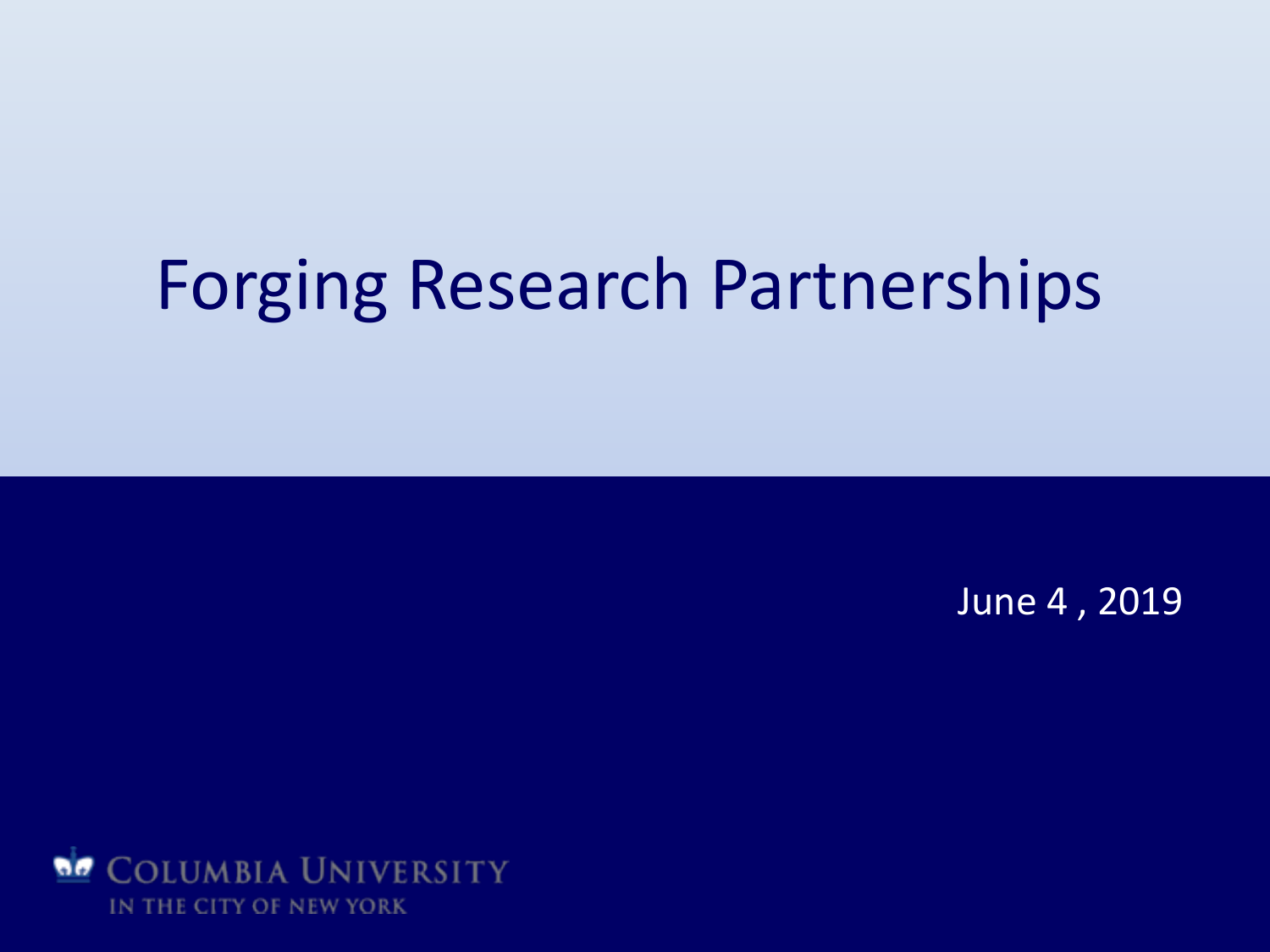# External Audits and Reporting

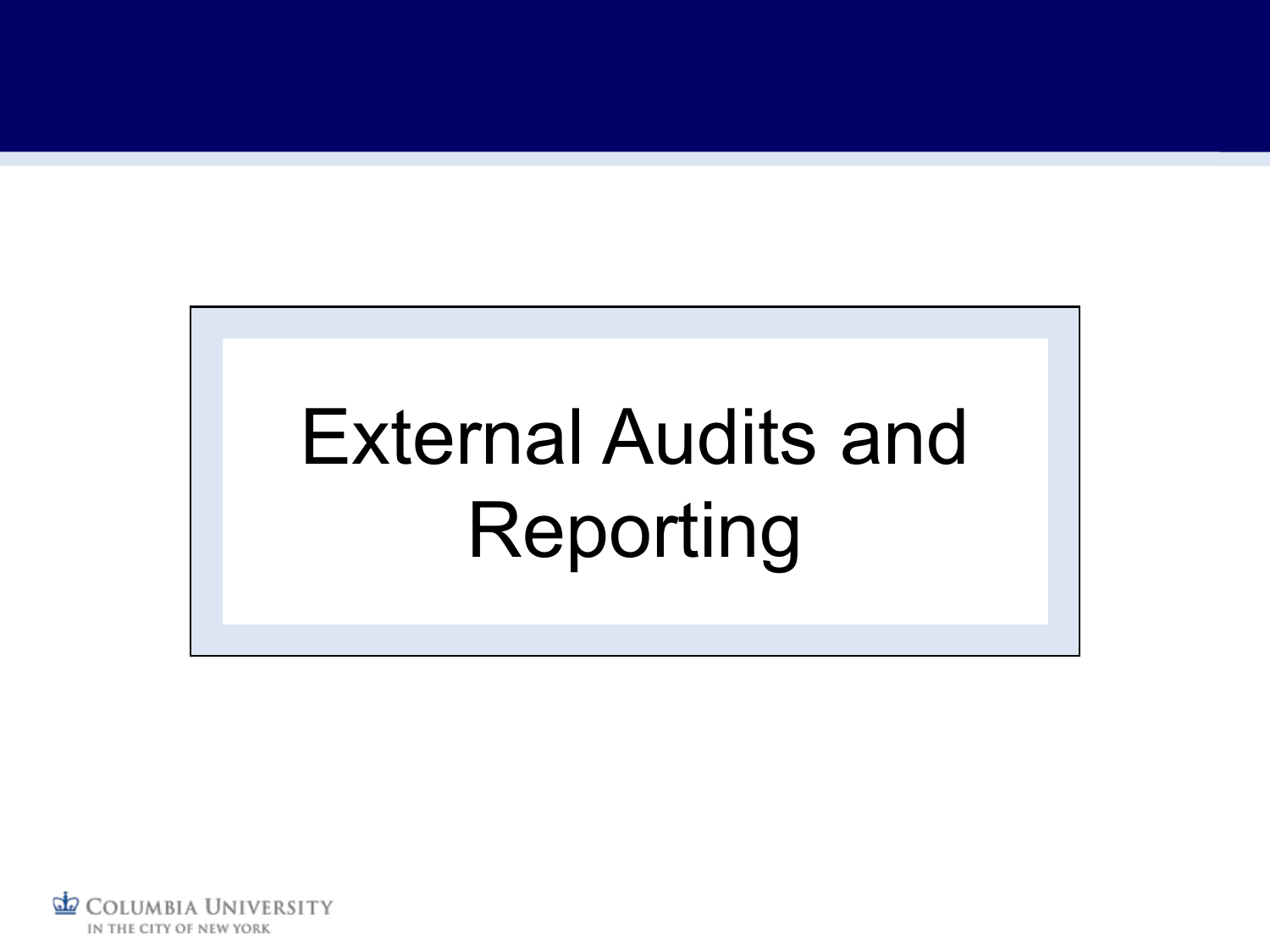### FORGING RESEARCH PARTNERSHIPS

#### **OVERVIEW**

- 1. EXTERNAL AUDITS AND REPORTING
- 2. SPONSORED PROJECTS LIFECYCLE
- 3. SPECIAL TERMS AND CONDITIONS
- 4. TYPES OF SPECIAL PROJECTS: R & D AND CONSTRUCTION
- 5. R & D SALARIES VERSUS OTPS
- 6. NONPROFIT AND FOR PROFIT PARTNERSHIPS
- 7. FEDERAL AUDIT CLEARINGHOUSE R & D POPULATION
- 8. PUBLIC RESOURCE REFERENCES

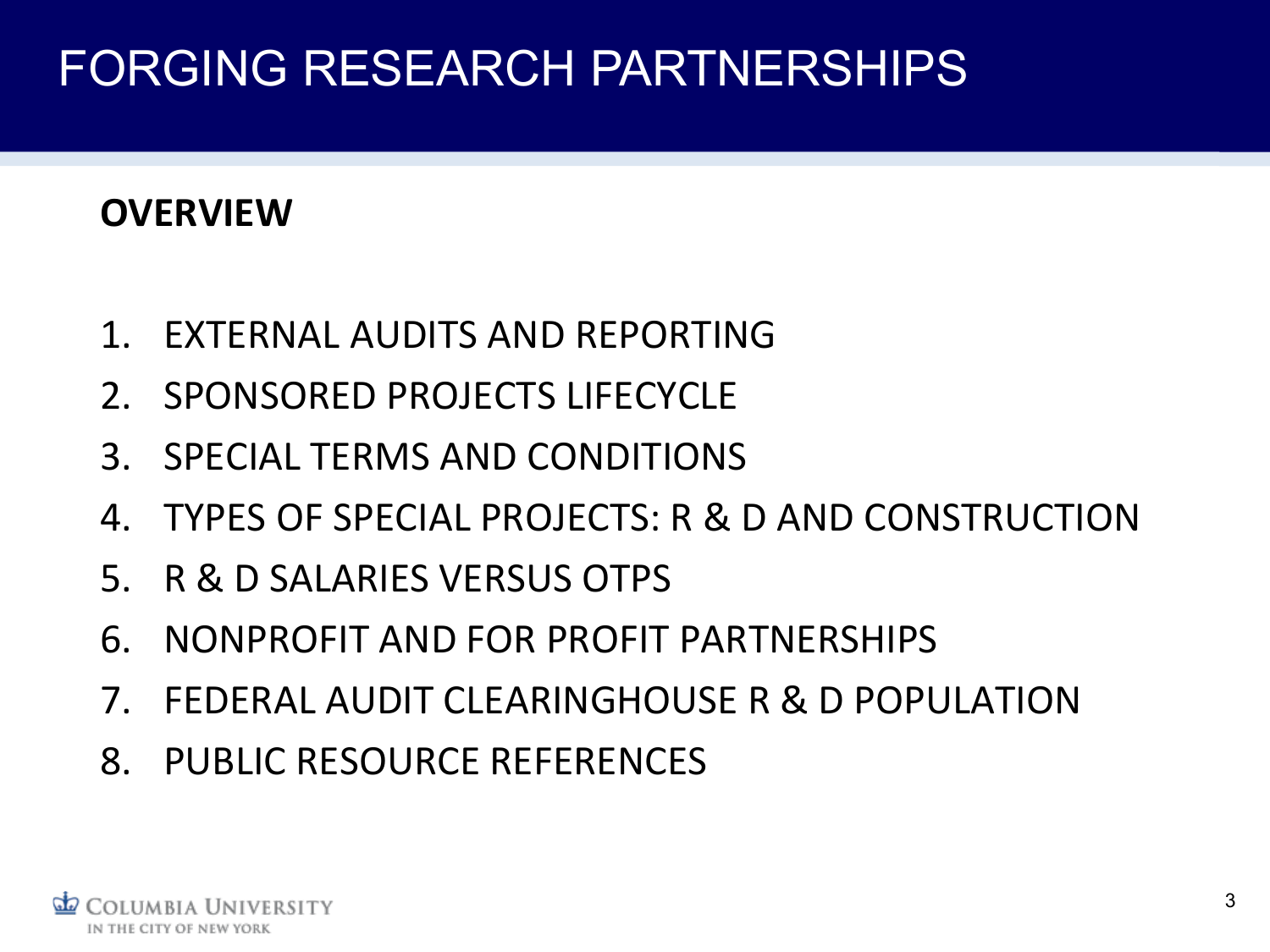### Audits Originate from Multiple Sources



Common themes noted across all audits:

- Increased Frequency
- Expansion of scope
- Increased focus on compliance with Terms and Conditions

From an auditor's perspective, successful scientific outcomes and compliance requirements are independent outcomes

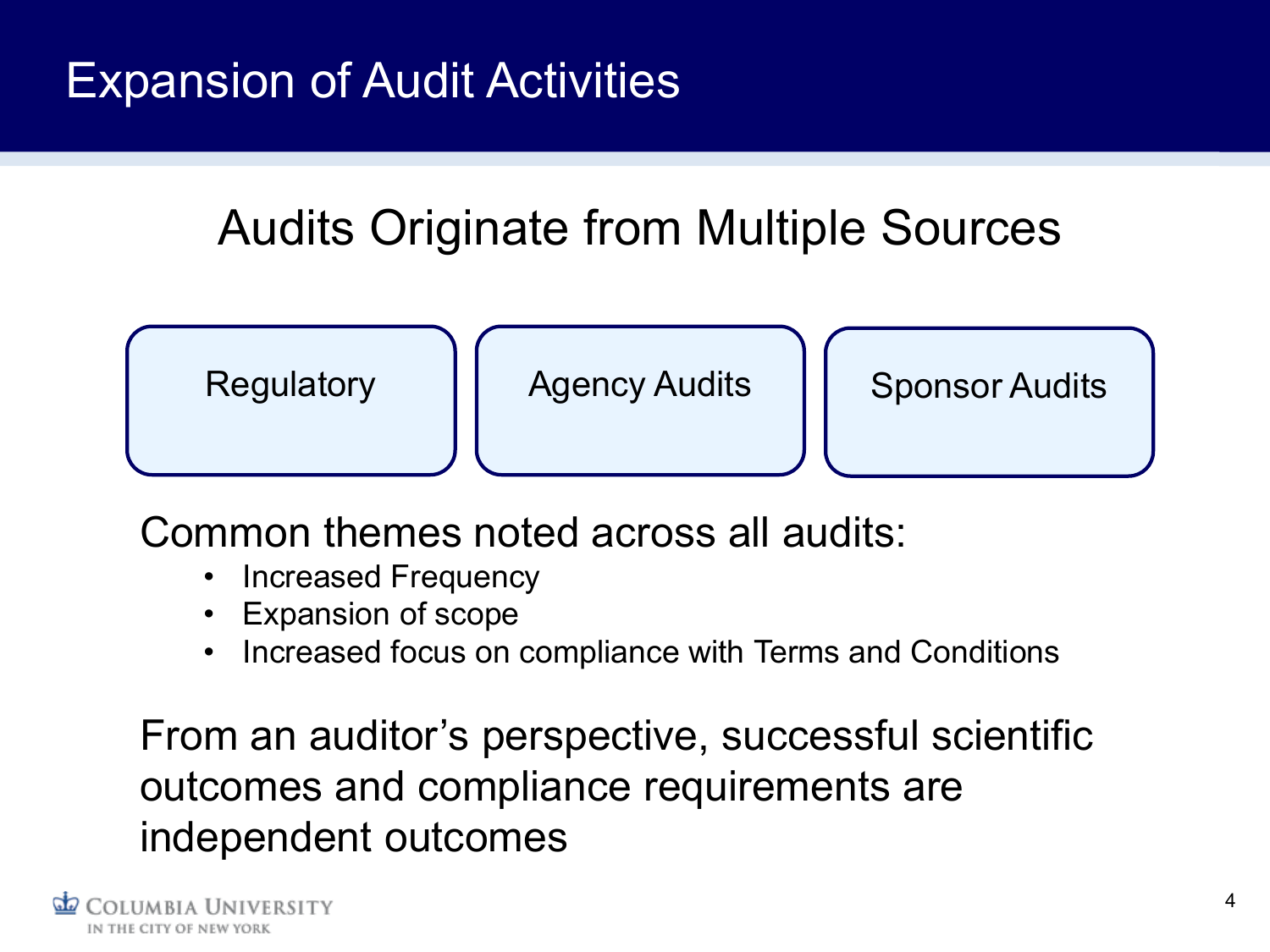## Multiple Audit Methodologies Employed

**Statistically** Significant Sampling (across awards)

Broad Based Analytics (across programs) Detail Review

(individual award)

### Regardless of methodology:

- Significant number of transactions reviewed
- Focus on "themes":
	- Supporting documentation
	- Timing of expenditures
	- Allowable and allocable
- All audits centrally managed by the University Controller's office

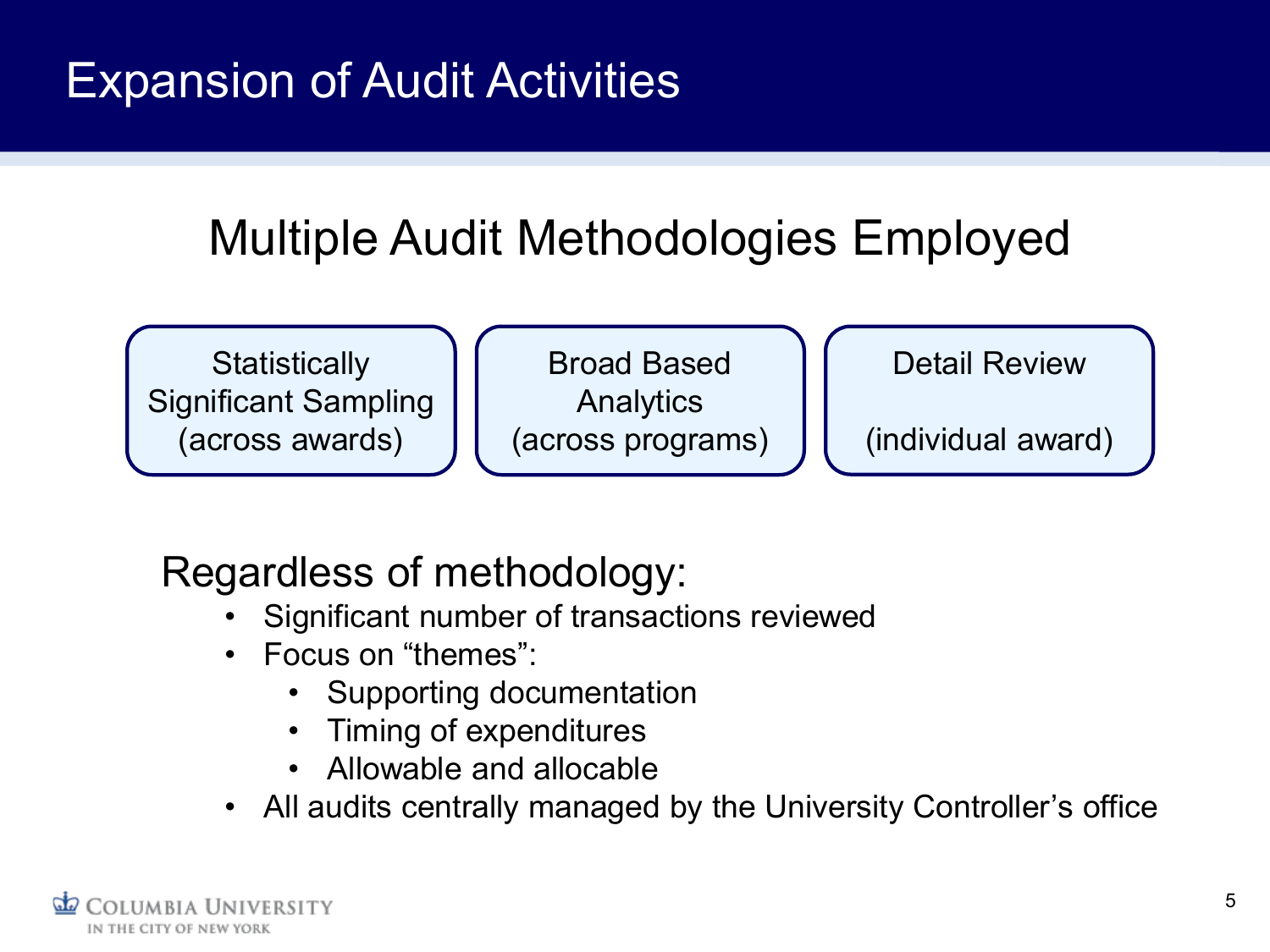### **Shifting Governmental Priorities**

And proposed a framework to achieve the goal which will dramatically change grants management, more than just a compliance audit:



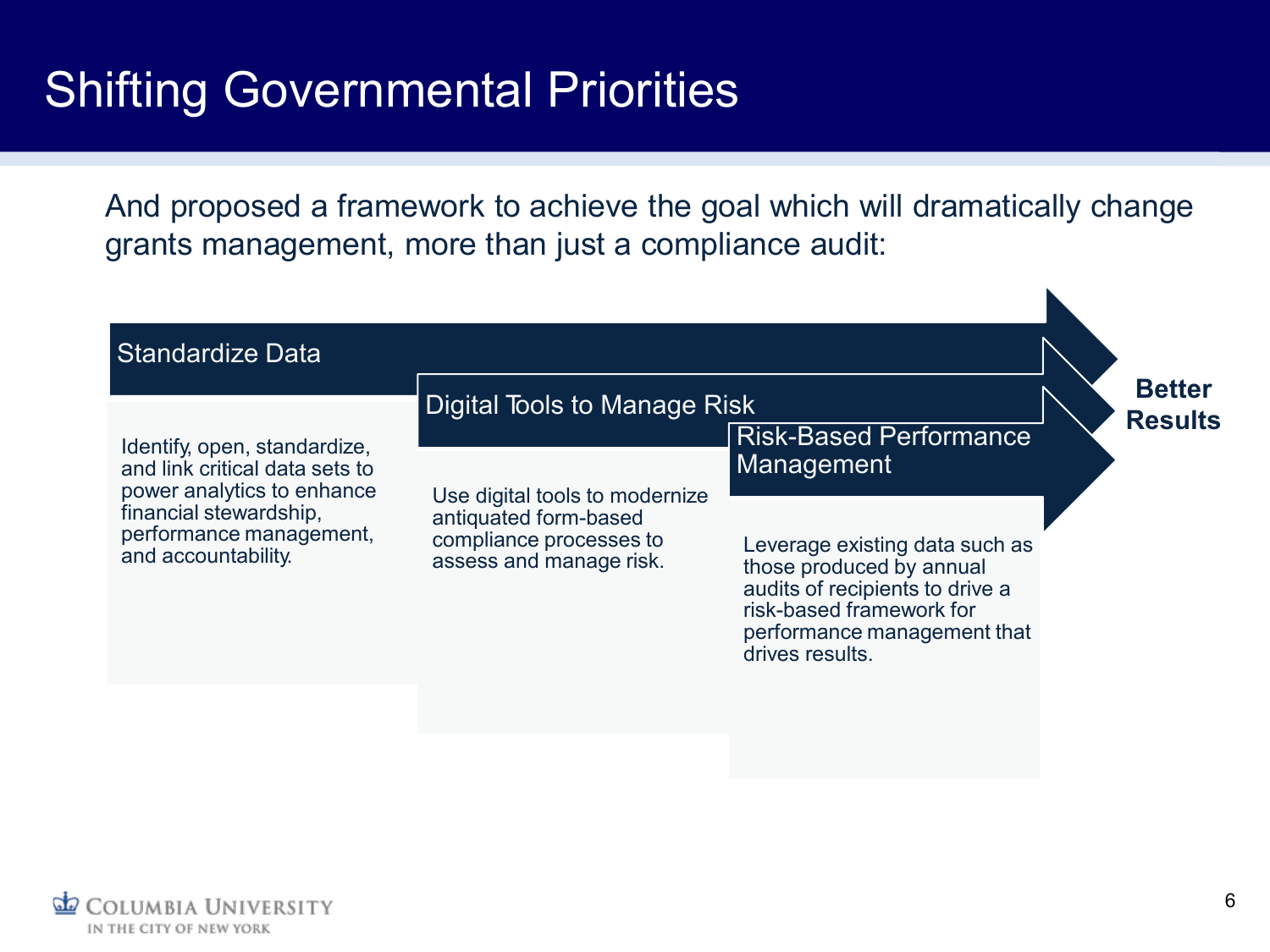

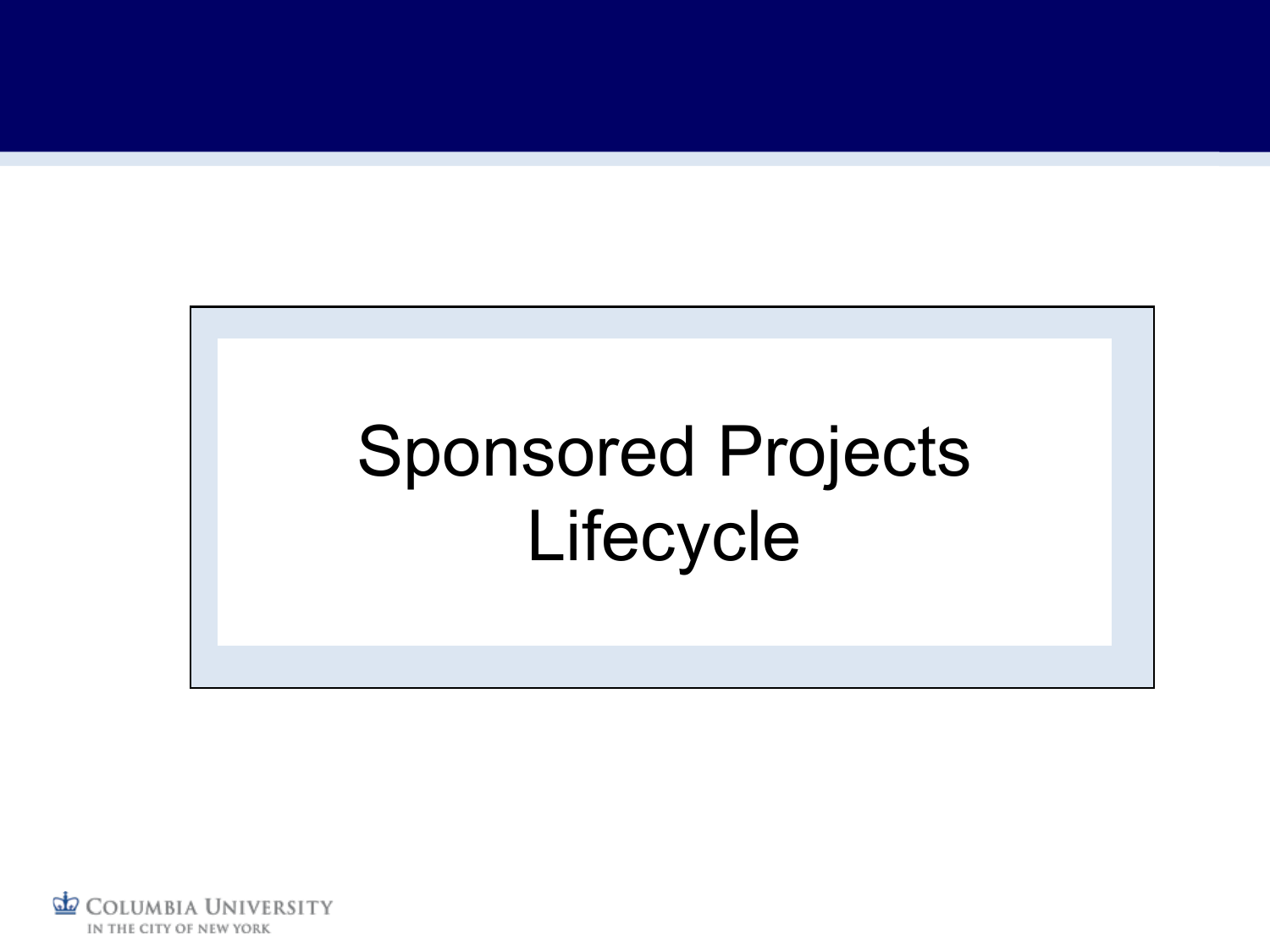## Sponsored Projects - Lifecycle

### **Lifecycle of Research Awards**

- Project Concept
- Proposal Development
- Proposal Submission (Offer)
- Agency Awarded (Acceptance)
	- Terms and Conditions
- Award Implementation
	- Regulatory Compliance
		- Programmatic
			- Progress Reporting
		- Fiscal
			- Financial reporting
- Agency Audits

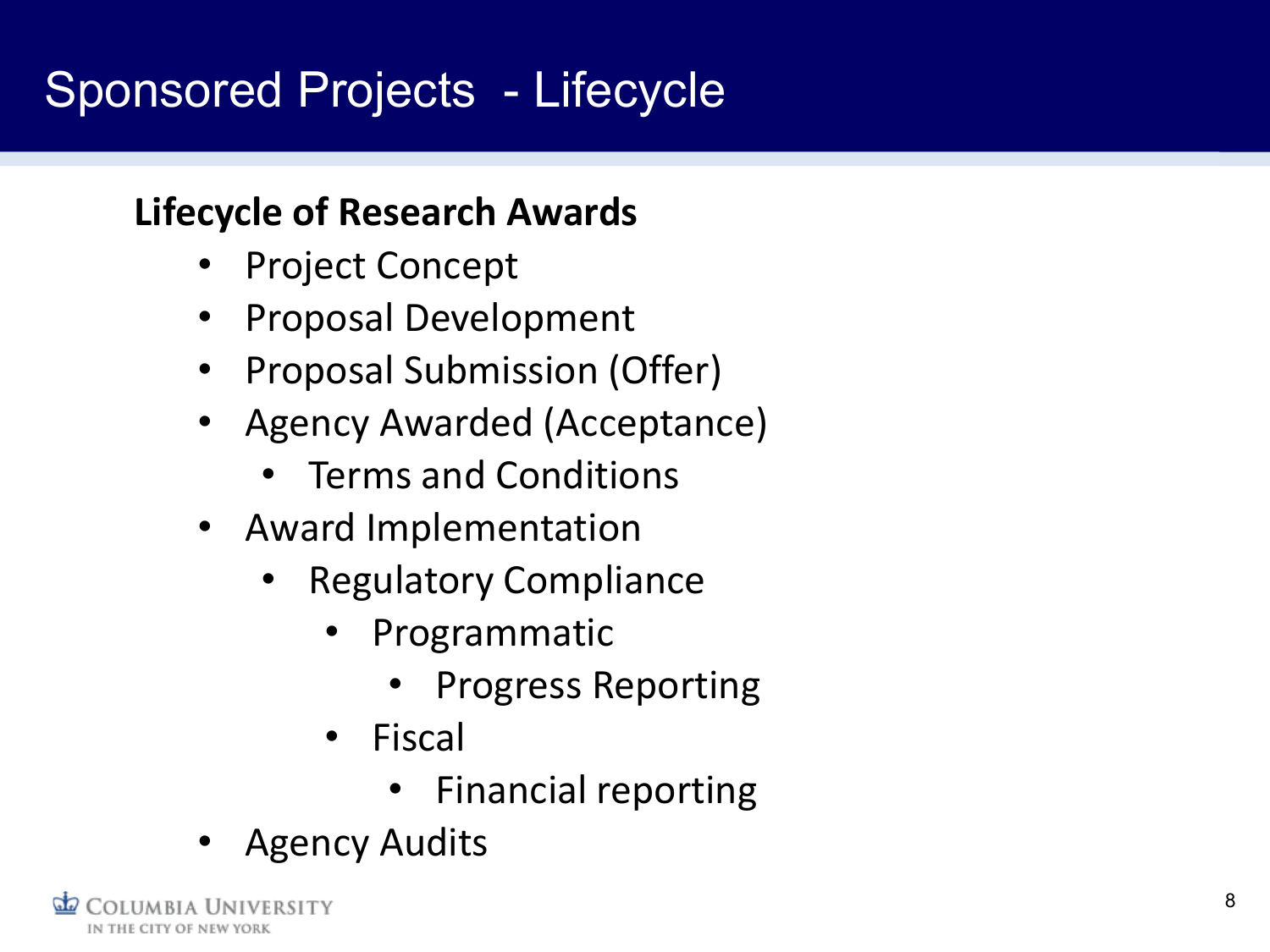## Special Terms and **Conditions**

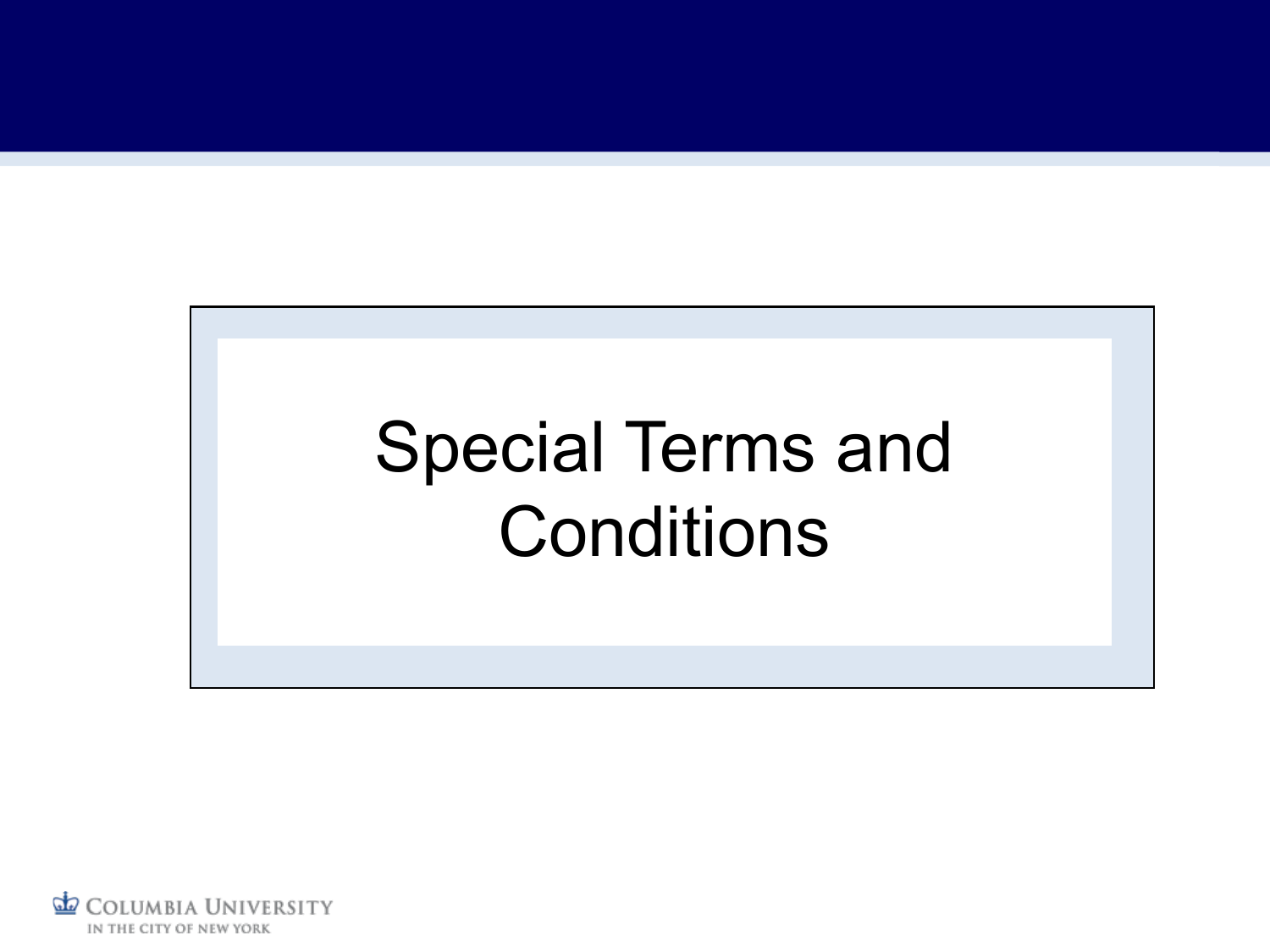Monitoring and Reporting Achievement Toward Goals

The Federal Procurement Data System – Next Generation (FPDS-NG) is the government's authoritative source for all prime procurement data. SBA uses the information in FPDS-NG to monitor agencies' achievements against goals throughout the year. Agencies report in FPDS-NG each award over \$3,500, including such details as:

- Industry
- Place of performance
- Type of contractor
- Whether the contractor meets SBA's size standards
- Amount

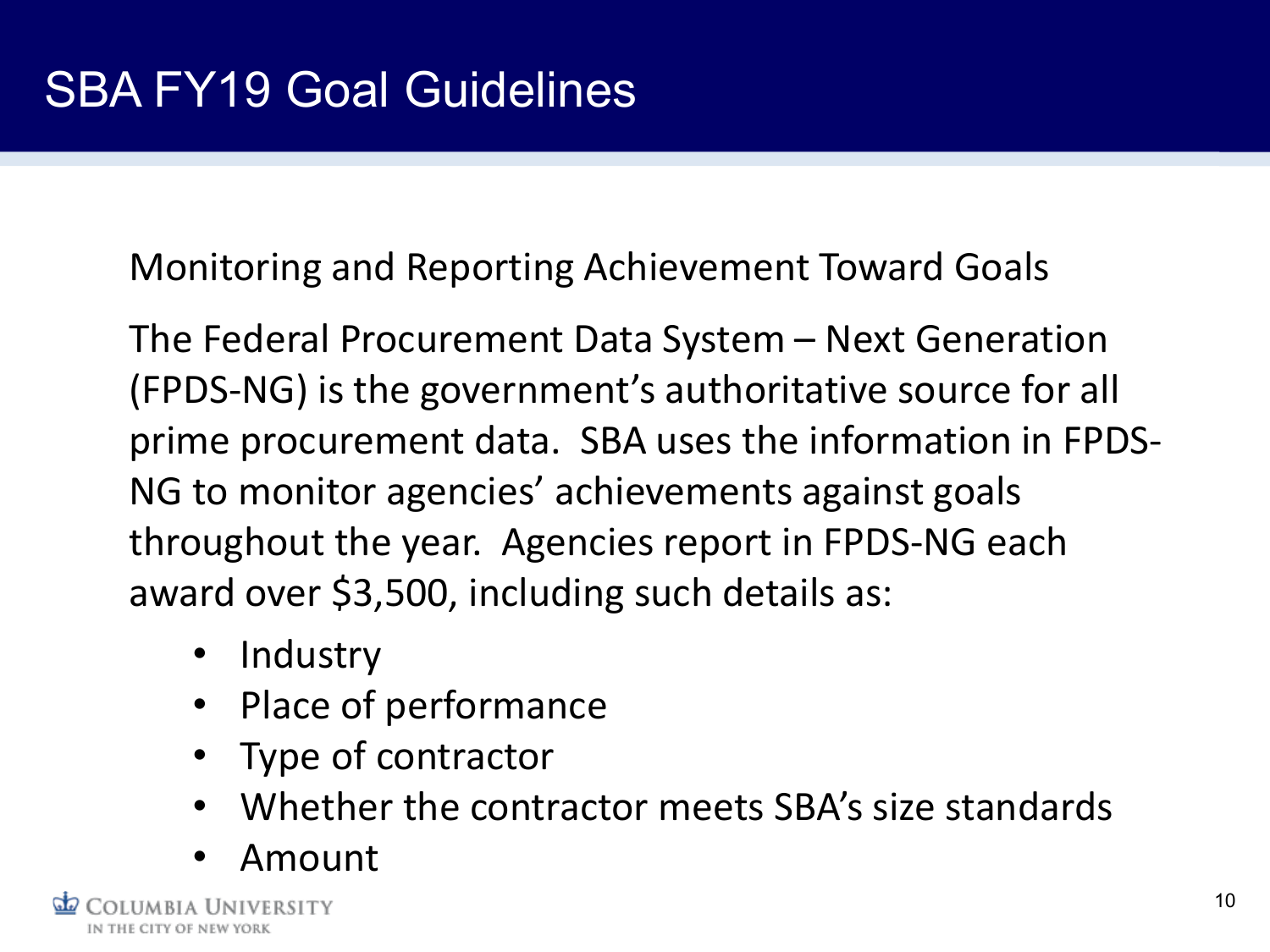## Types of Sponsored Projects - Contracts R & D and Construction

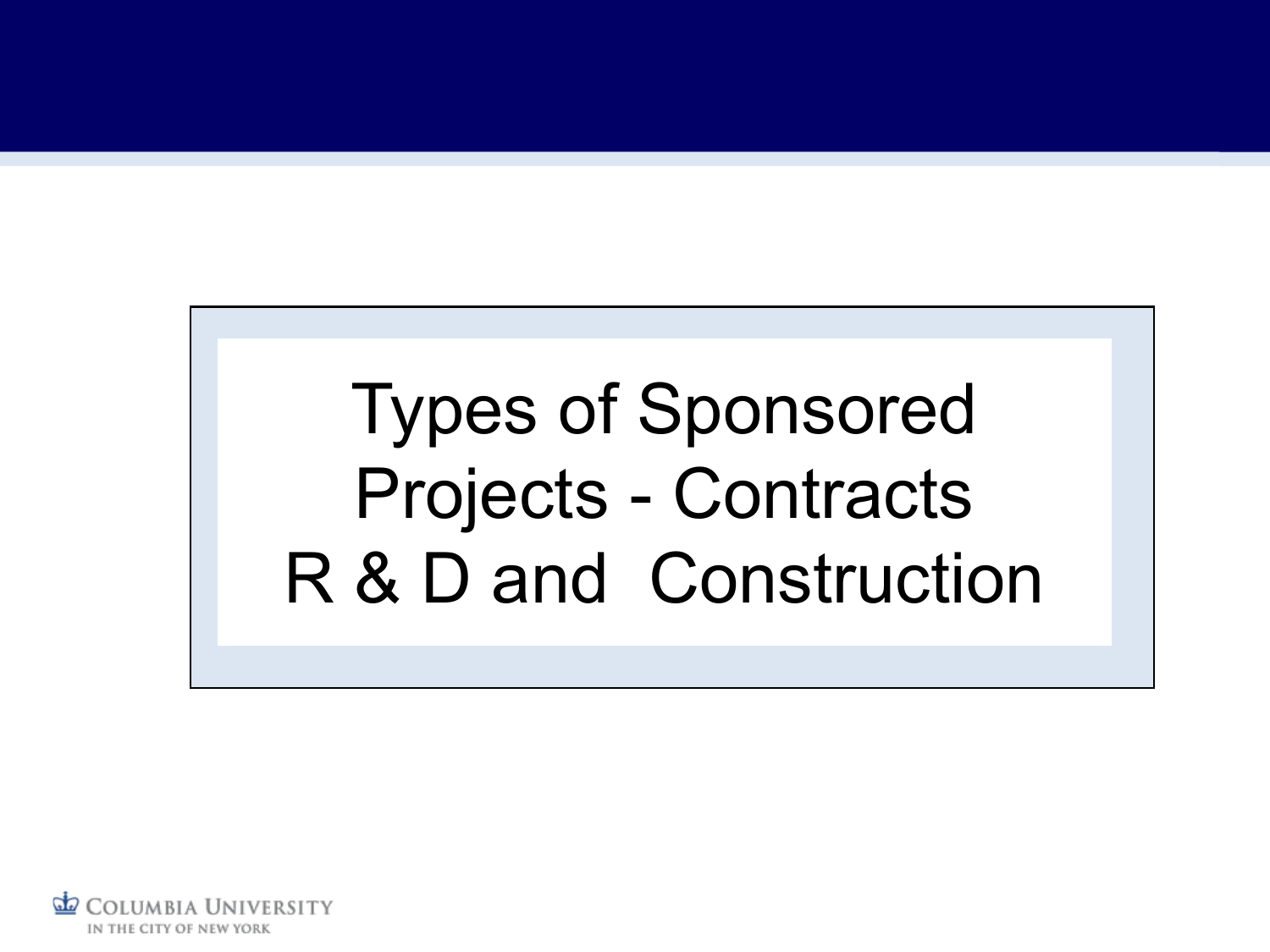#### SBA/MWBE

Focus is on the procurement of SBA and or MWBE vendors to provide goods and services for that budget category.

#### Requirements

- Research and Development: Managed by Sponsored Projects.
- Construction: New building initiatives managed by facilities.

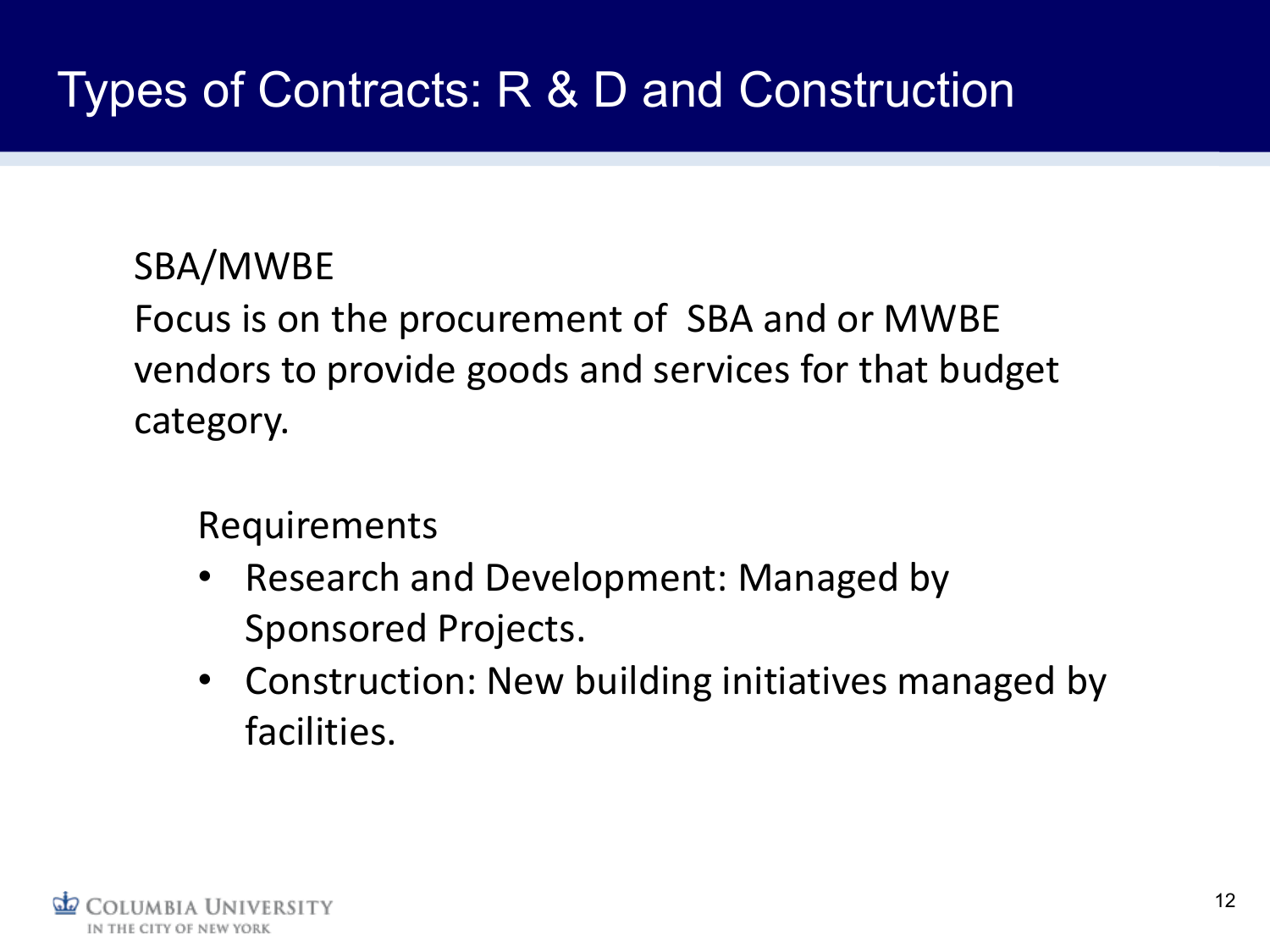## Types of Contracts: R &D and Construction

### Covered Categories

- HBCUs
- MWBE
- Veterans
- Disadvantaged
- Indian Tribes

Agency Specific

- Special Terms and Conditions
- Proposal Phase
- Award
- Utilization Plan
- Reporting Filing of Expenses

**BIA UNIVERSITY** IN THE CITY OF NEW YORK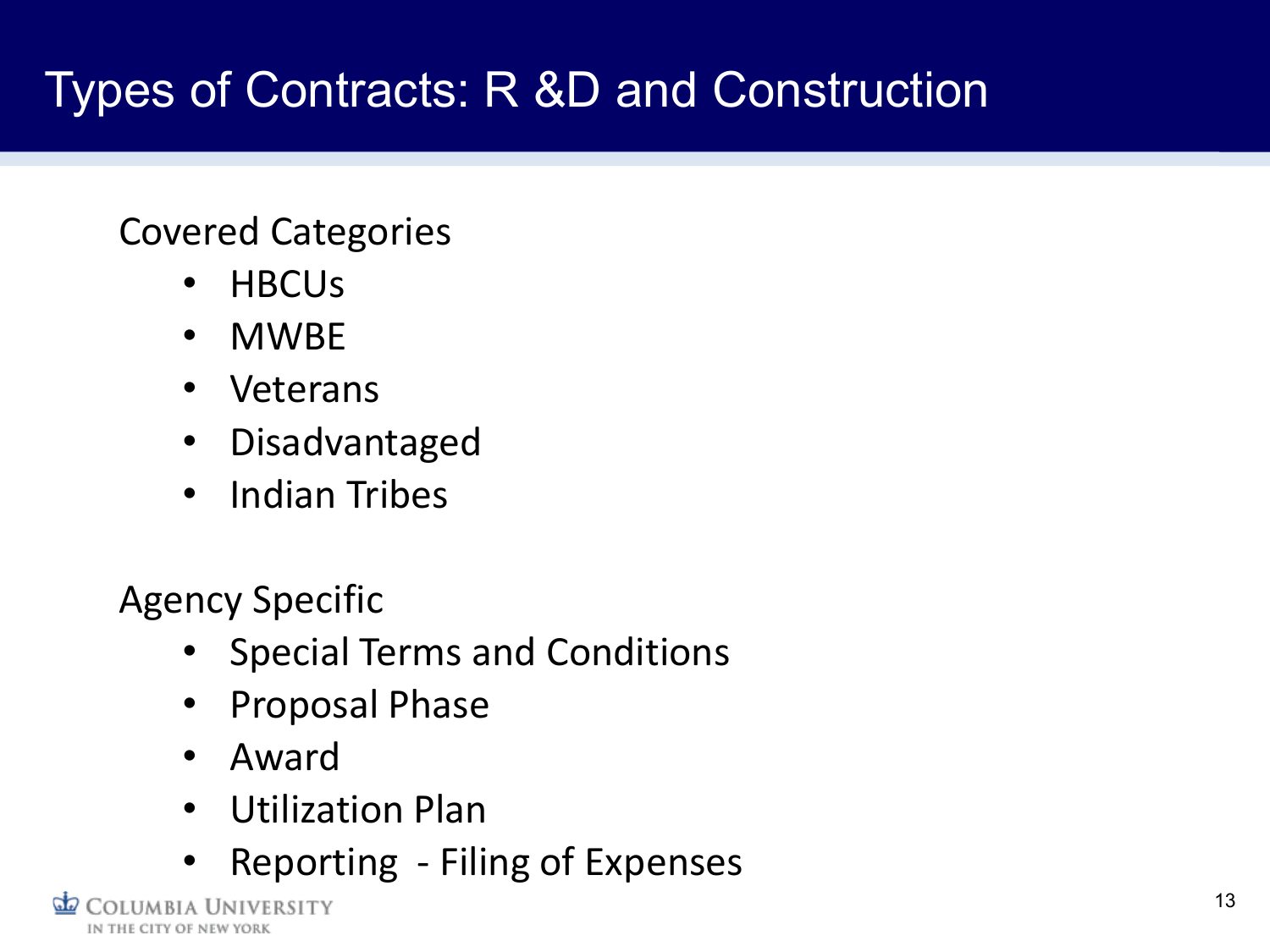## Research & Development: Salaries vs. OTPS

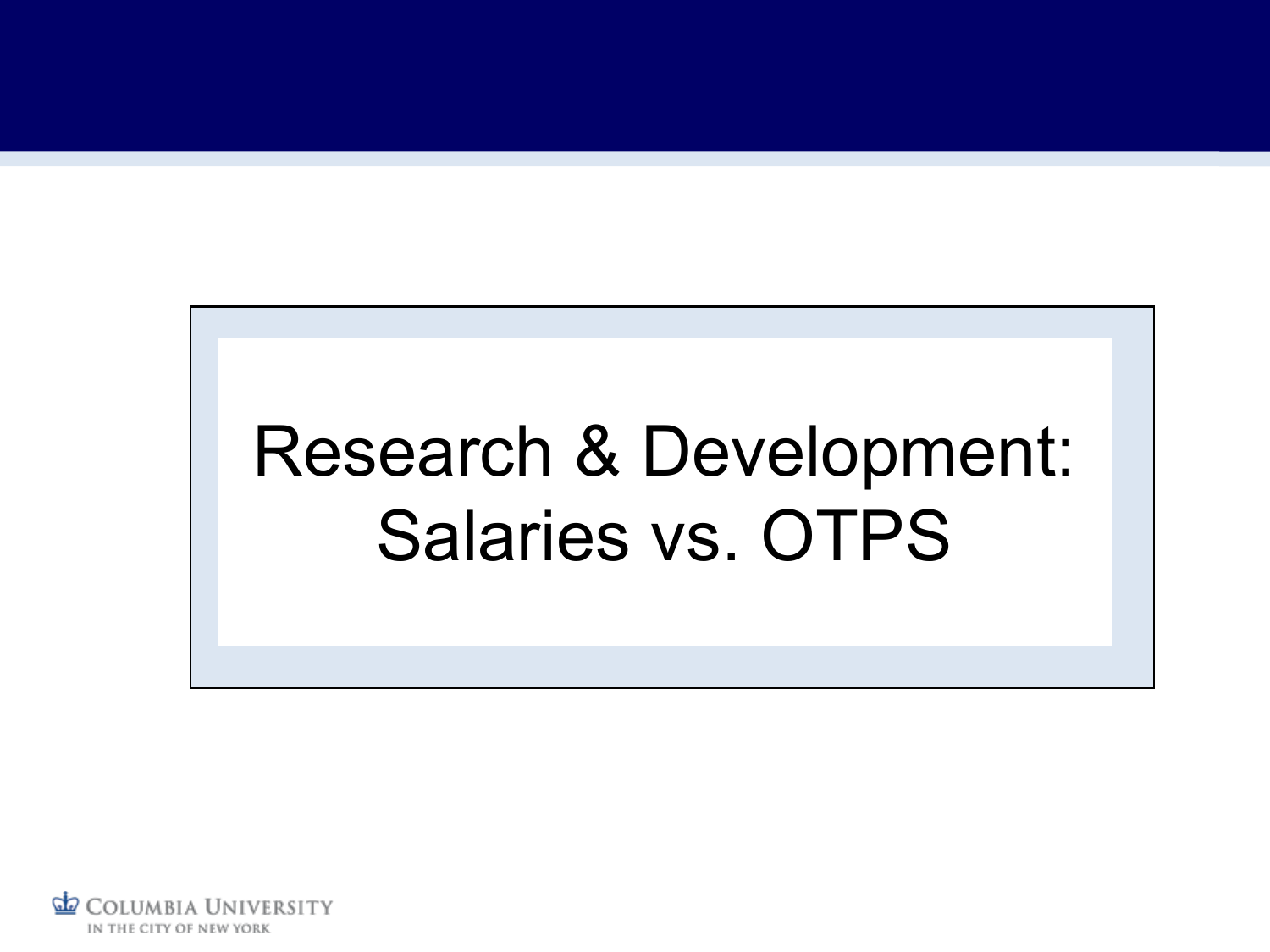### R & D: Salaries vs. Other than Salaries (OTPS)

**Research and Development**

Salaries Personnel costs on average 70% of research costs

**OTPS** 

Contractual services provided by vendors.

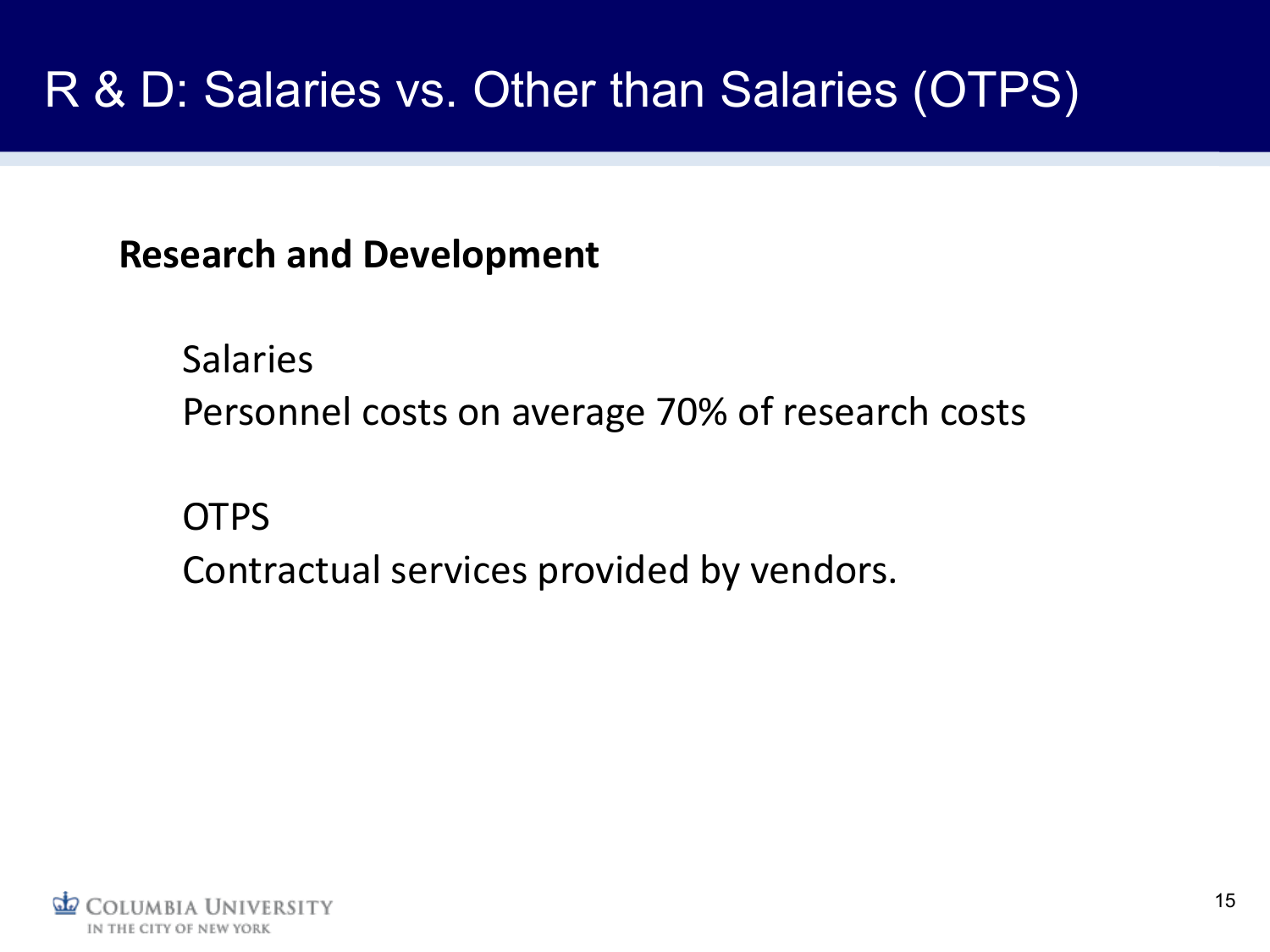## R & D: Small Business Agency – Requirements

### **Utilization Plans: Documented Detailed Business Plans**

- Regulatory Updates
- Spending Plan Versus Actual
- Project spending trends
	- Vendors | Dollars |Invoice detail
- Timeline
- **Reporting**

### **Waivers: Are the contract terms and conditions attainable ?**

- Yes or No
- If No
	- Has due diligence been performed?
	- Has a waiver been submitted?
	- Has a waiver been approved by the appropriate authorized individuals

CITY OF NEW YORK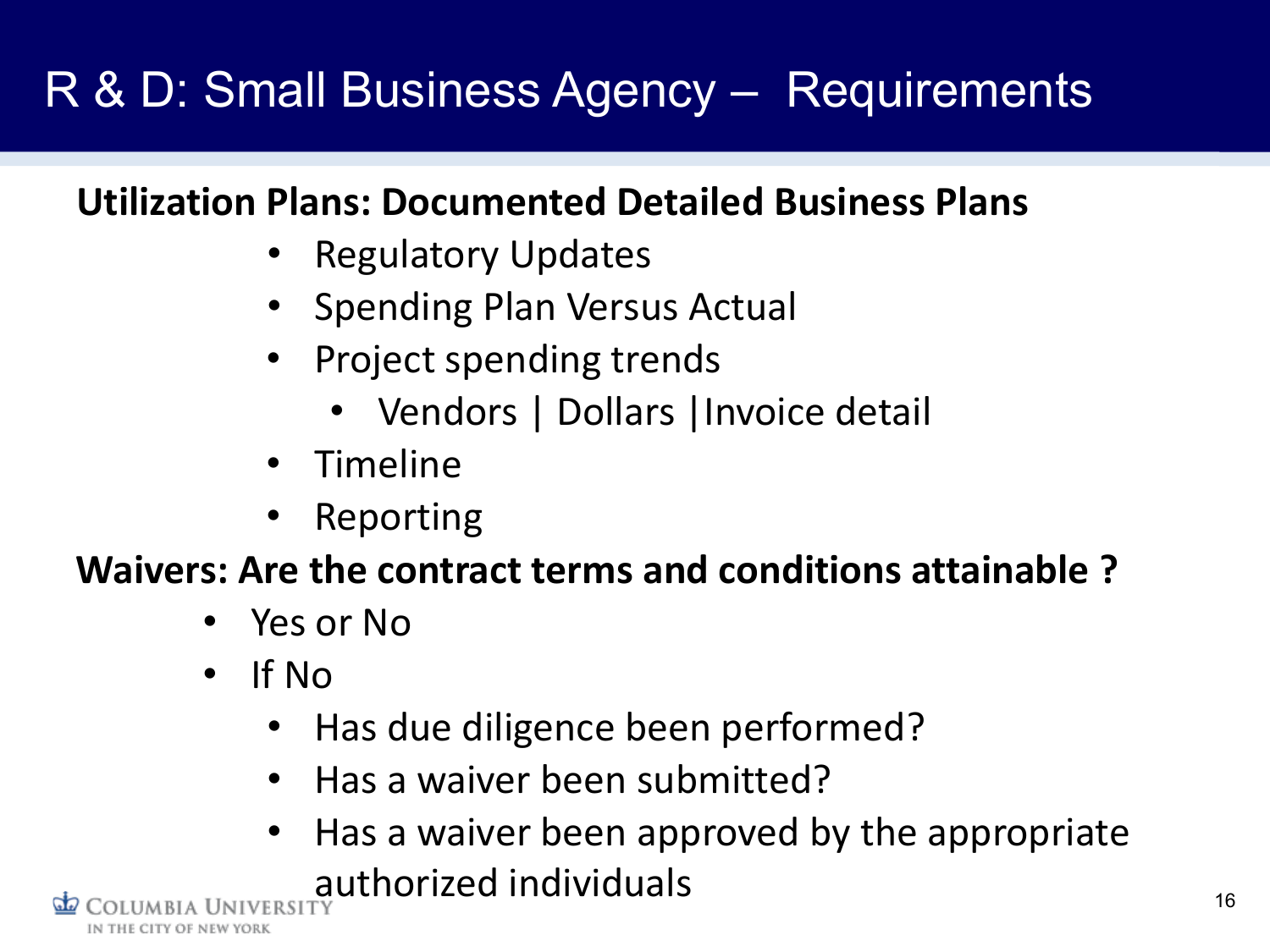## R & D: Small Business Agency – Requirements

### **Optimizing the SBA MWBE Population**

- Identify Qualified Businesses
- Understand Contract Specifications
- **Certifications** 
	- **Insurance**
	- SBA / MWBE Federal
	- SBA / MWBE State and Local
- Continued viability of a small business

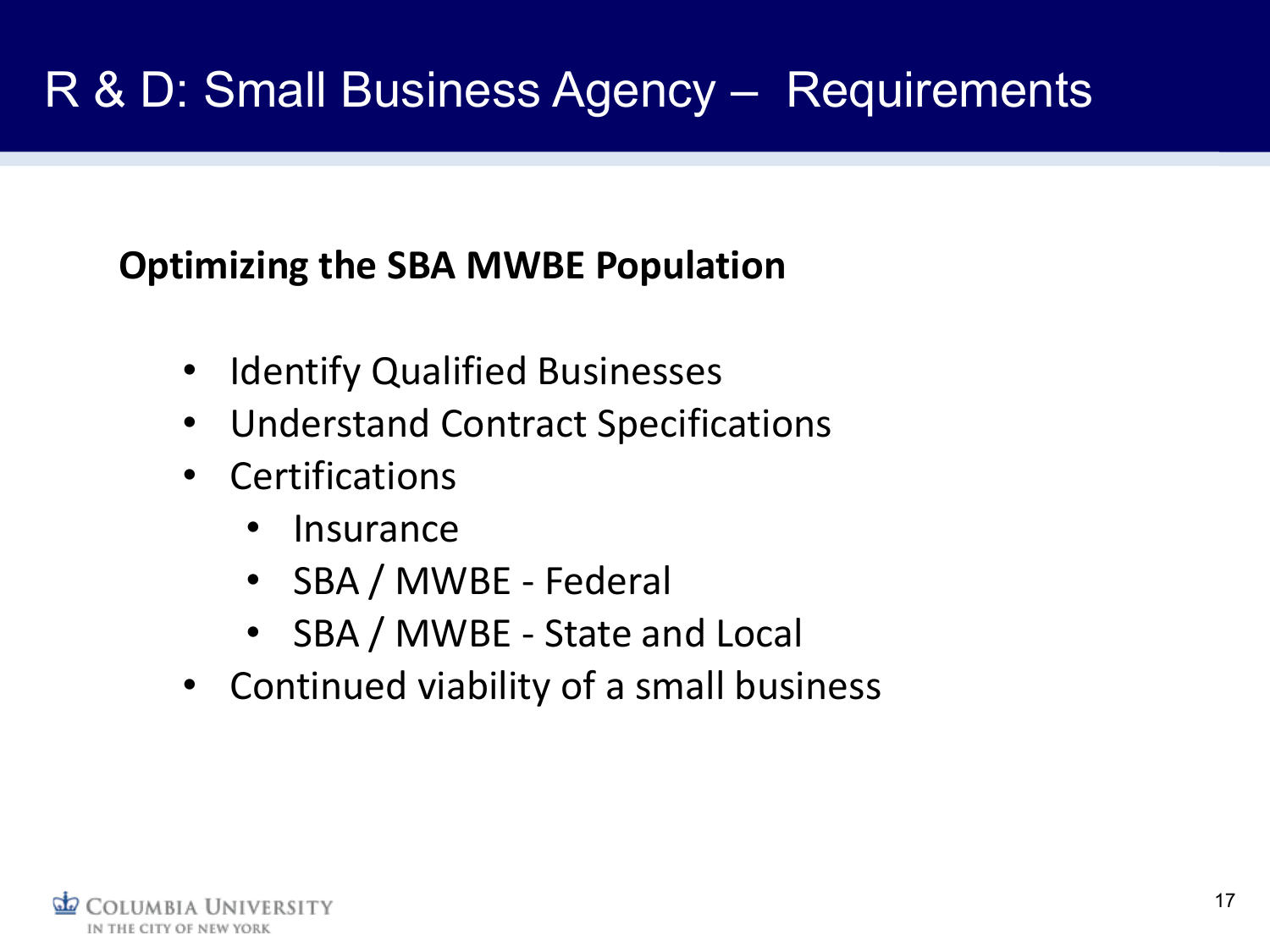### **Agency Expectations: Goal Attainment**

- Accurate Utilization Plan
- Consistent monitoring of performance
- Communication with vendors
- Expenses posted timely
- Spending patterns mirror programmatic goals outlined in contract

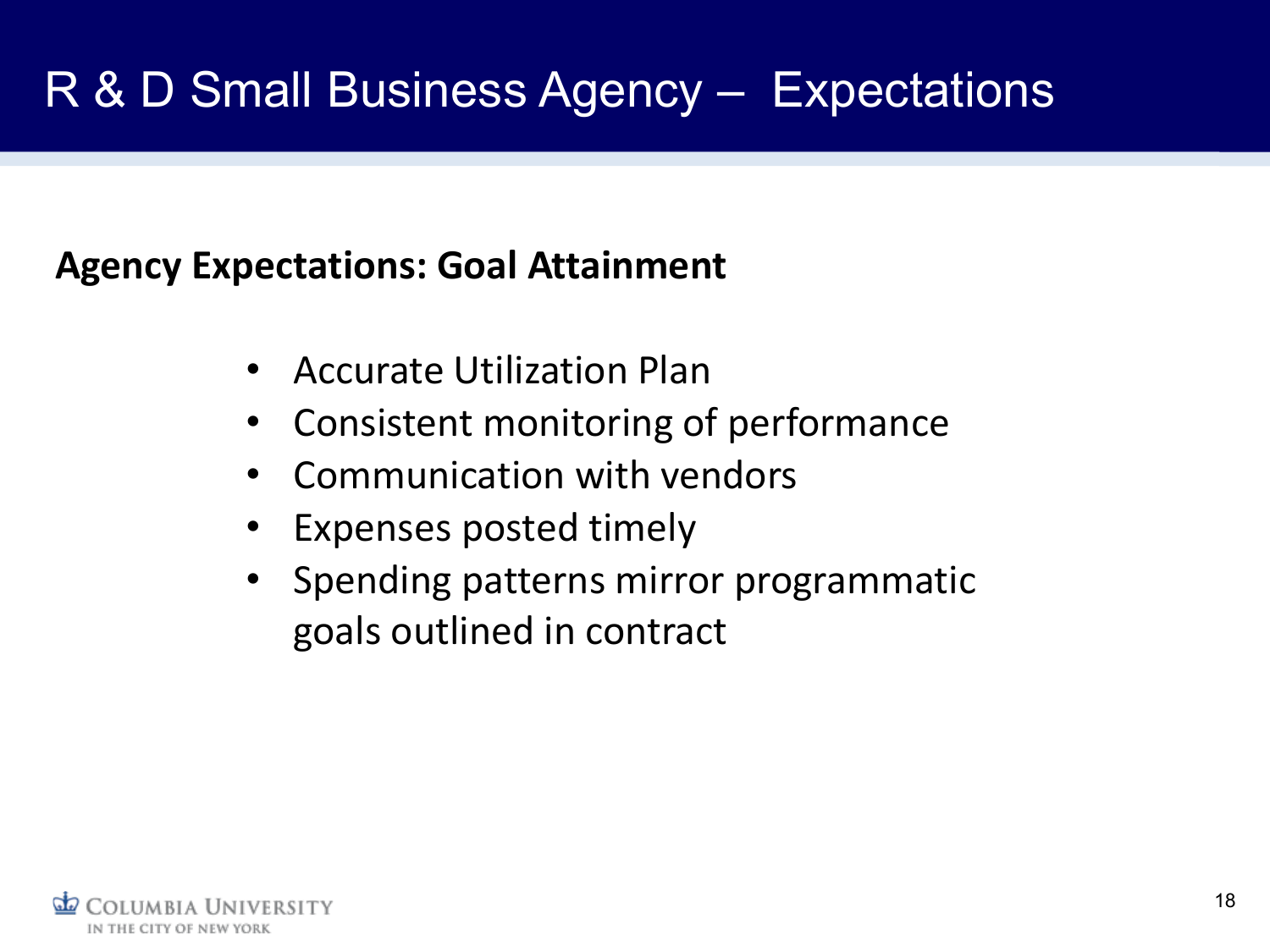## Nonprofit and For Profit **Partnerships**

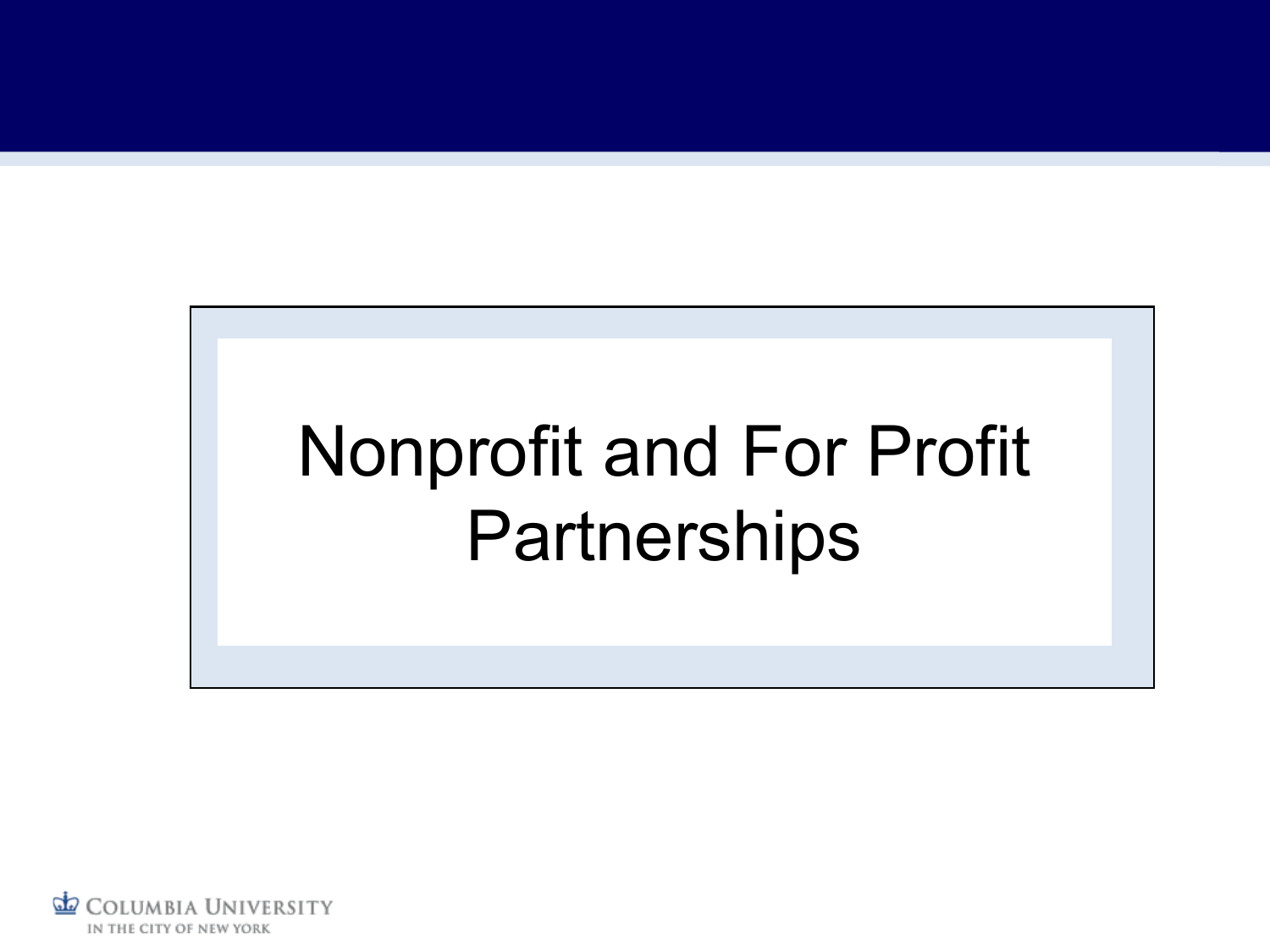## Partnerships – Nonprofits and For Profits

### Agencies

- Federal
- State
- City

### Universities

- Private
- Public

Private Sponsors

- Nonprofit
	- Foundations
	- Hospitals/Clinics
- For Profit Sponsors

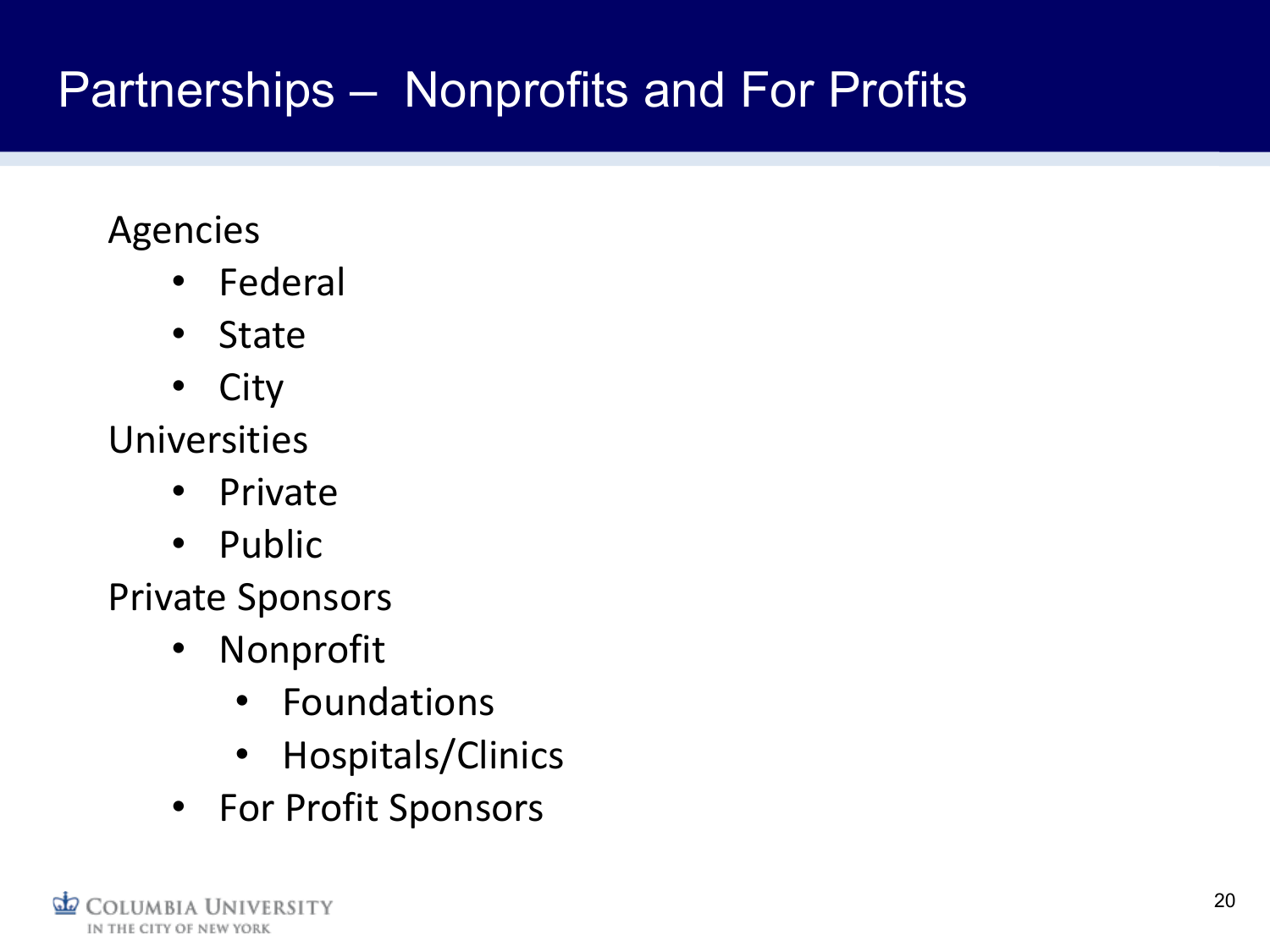## Leveraging Public Private Partnerships for Competitive HBCUs

### *Key Objectives to Achieve:*

- *Leverage HBCU (best minds) to create new economy opportunities*
- *Ensure America's Scientific Investments Create Economic Opportunities in Minority Communities*
- *Ensure Minority Business Development Programs create entrepreneurs in new economy businesses*
- *Locate next generation industries in and around underserved communities as a catalyst for economic participation.*
- *Source: White House Initiative on Historically Black Colleges and Universities*
- *Research and Development Federal (Audit) Clearinghouse (Harvester) participants, who pass through government funding to subrecipients.*

Source: White House Initiative on Historically Black Colleges and Universities

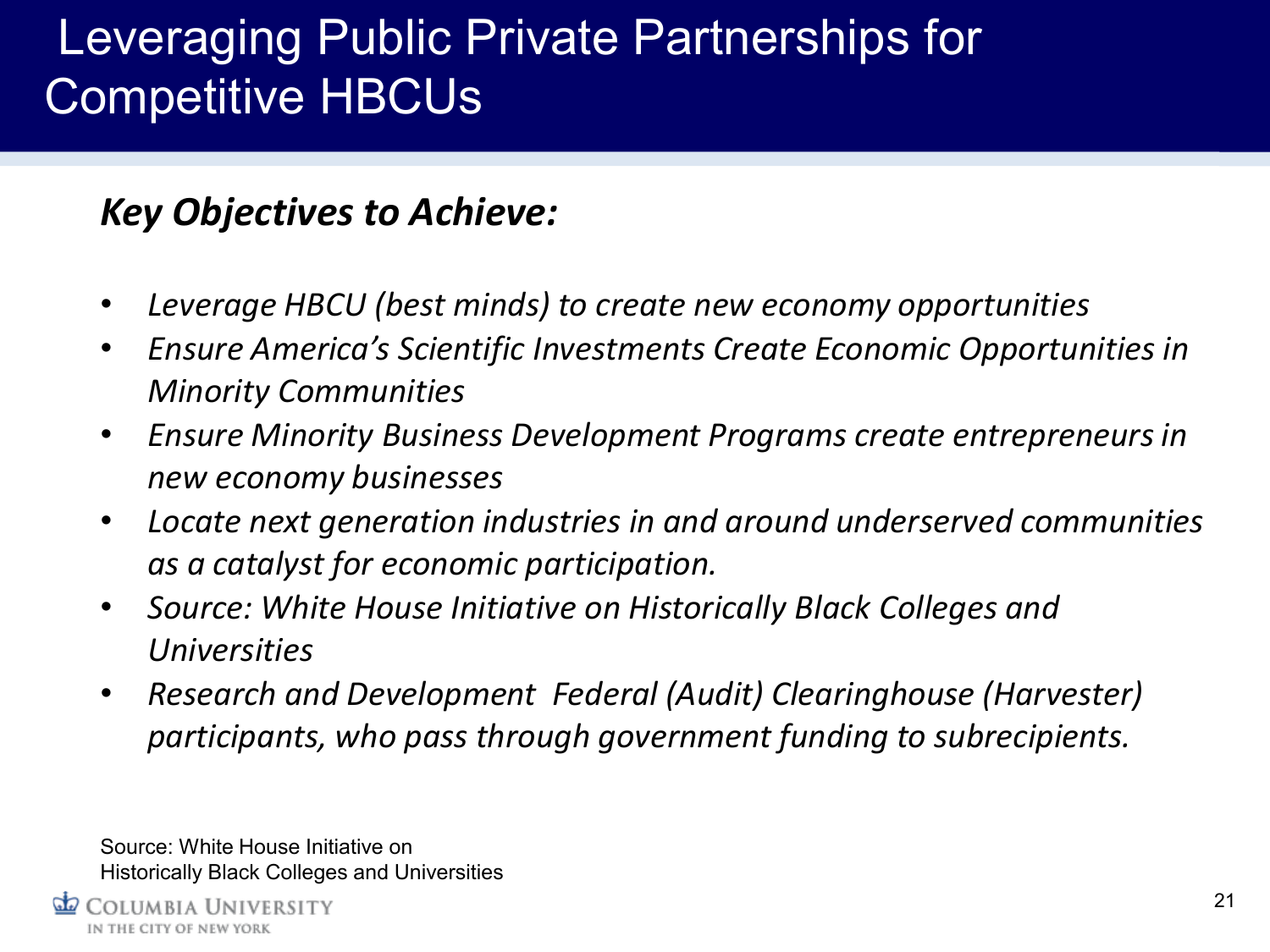## Leveraging Public Private Partnerships for Competitive HBCUs

### *For Consideration*

- *HBCUs Represent a national resource that should be leveraged*
- *Higher education capabilities should Include: Leveraging faculty and providing with creating incentives and opportunities to learn*
- *Collaboration between academic units provides a force-multiplier for institutions: Role of Office of Sponsored Programs*
- *President and Financial Officer (CEO/CFO) responsibilities*
- *The organizational recommendations include Office of Sponsored Programs and Office of Grants/Contracts*
- *New assessment of policy and procedures for success*
- *A discussion on contracts vs grants is necessary*
- *What partnerships leverage: Funding-Leveraging Opportunities/Grants/Contracts*
- *Institutional Capabilities*
- *Your next steps – Future Contacts*

Source: White House Initiative on Historically Black Colleges and Universities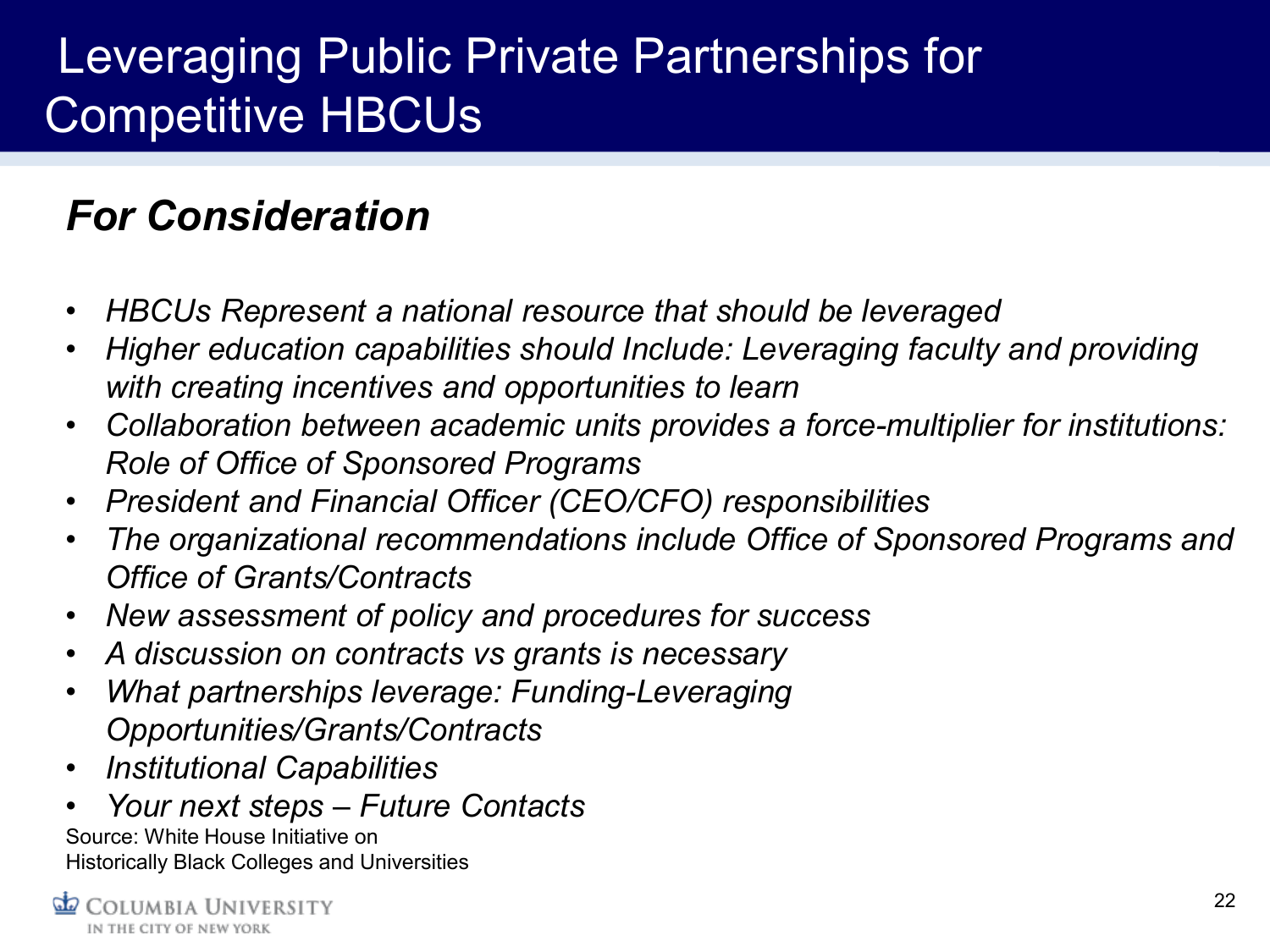### *Minority Business vs. Innovation Legislative Timelines Leveraging Public Private Partnerships for Competitive HBCUs*

- *1968 - SBA establishes 8(a) Program*
- *1969 - MBDA established (Executive Order)*
- *1972 - National Minority Purchasing Council*
- *1978 - Small Business Act amended and Defines 'Procurement Set-Asides'*
- *1986 - Defense Authorization Act – SDB Target 5% (\$70B over 10 years)*

*1990 - Department of Defense Mentor Protégé Program* 

*R&D and Innovation Legislation:* 

*1980 - Bayh–Dole Act or Patent and Trademark Law Amendments Act (ownership of invention)* 

*2007 - America COMPETES Act; America Creating Opportunities to Meaningfully Promote Excellence in Technology, Education, and Science Act* 

*2011- Leahy-Smith America Invents Act (Patent Reform)* 

*2011- HBCU Strategy, National Defense Authorization Act* 

Source: White House Initiative on Historically Black Colleges and Universities<br>ФСОЦИМВІА UNIVERSITY IN THE CITY OF NEW YORK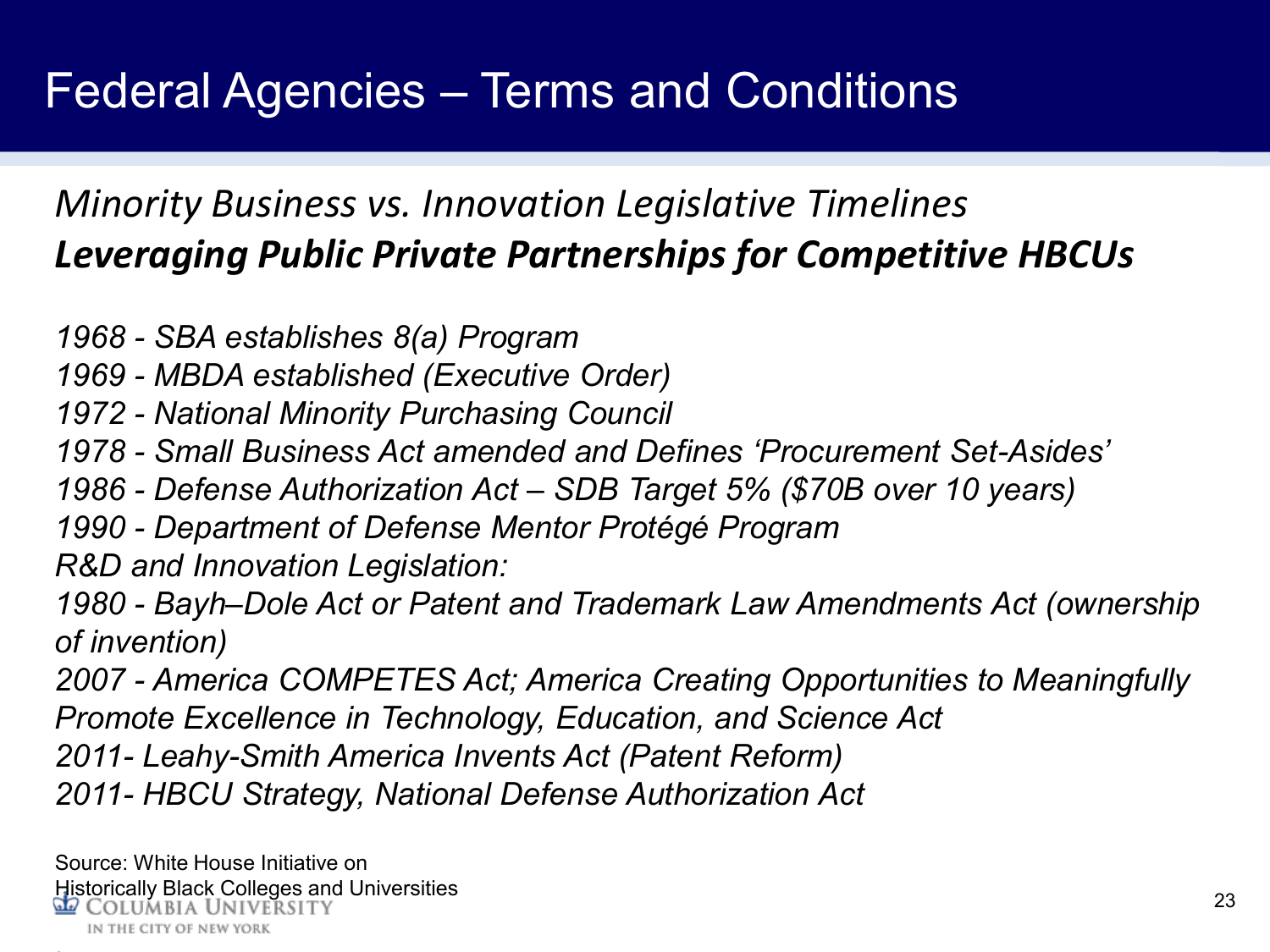Focus on process improvements minimizes the administrative burden from transaction initiation through audit, from PI to administration

- Key areas of focus:
	- How can compliance with enhanced regulations be facilitated?
	- What are the major challenges to implementing required changes?
	- What can be done to reduce the PI burden?
	- How can audit ready documentation be assured?
	- What are the current data quality challenges?
	- Who needs to be trained?
- Administration is focused on ensuring compliance with as minimal impact on operations as possible

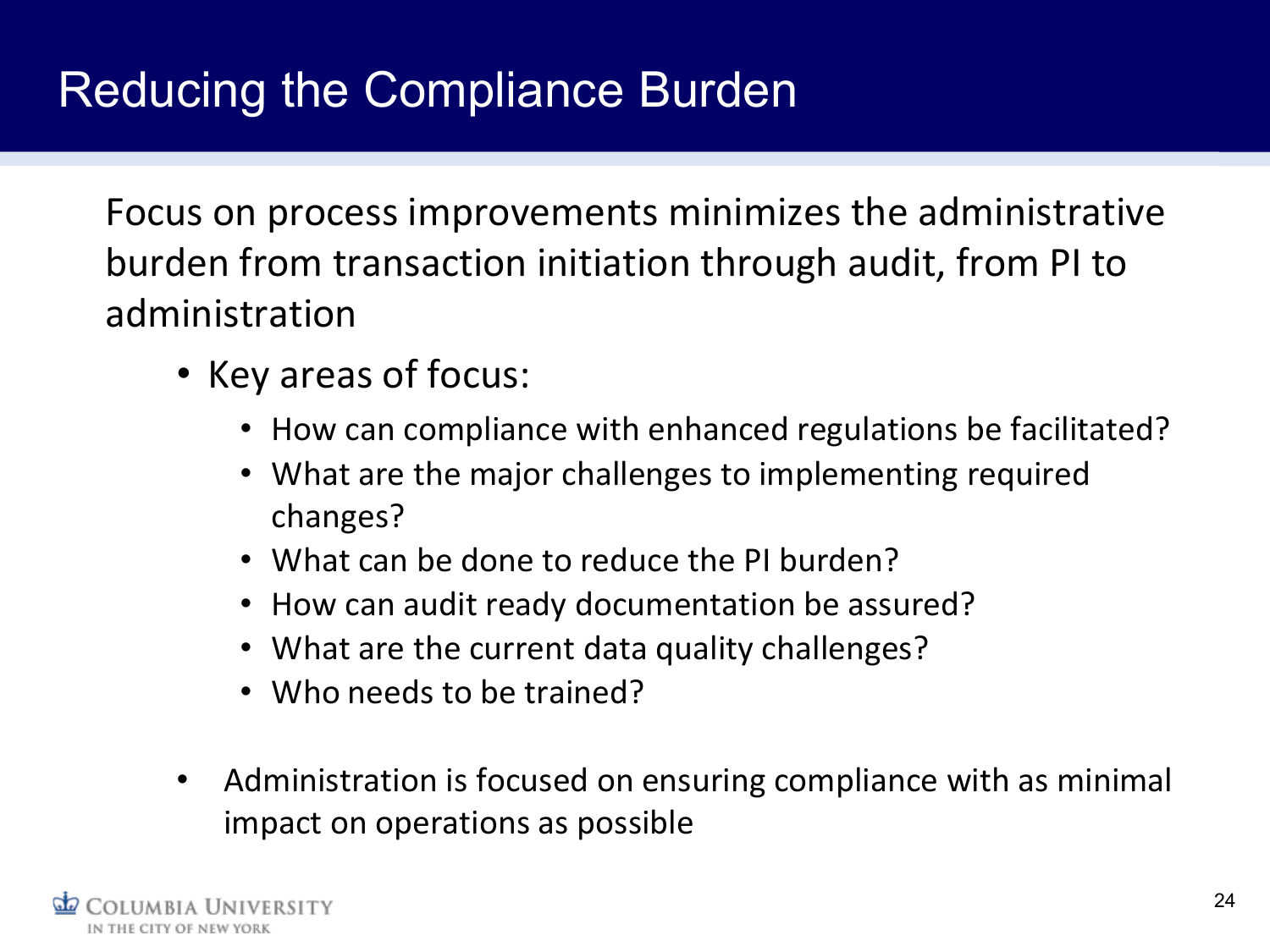## Partnerships – Optimization

#### **Increase Visibility and Partnerships**

Potential Steps to Optimize Resources

- For those awards that have terms and conditions requiring an HBCU participation.
	- A widely published database that lists areas of research by HBCUs
- Market areas of research and expertise
- Identify the partnerships that have been successful and replicate the framework
- Ease of partnering

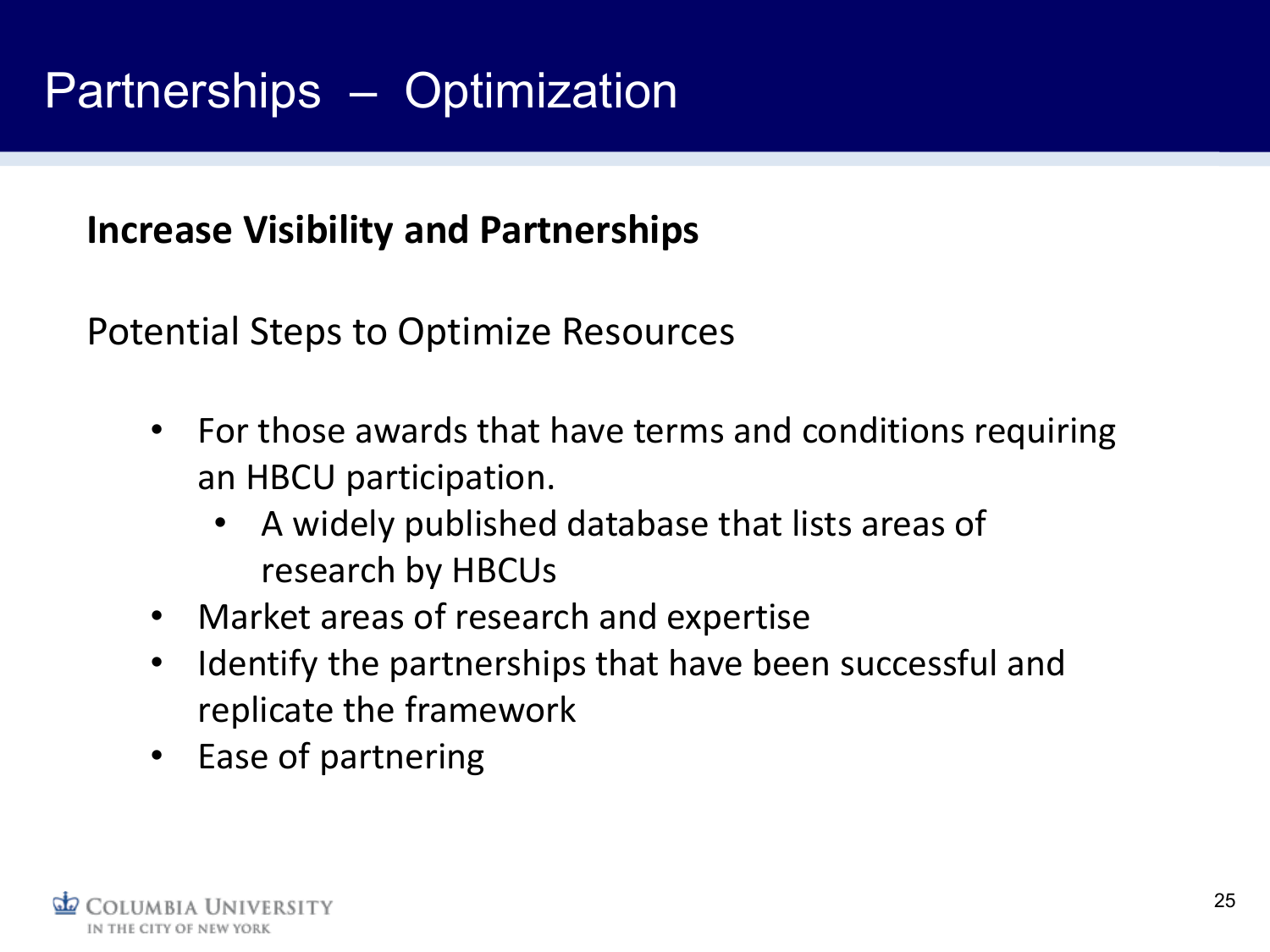## Federal Audit Clearinghouse (Harvester) R & D Population

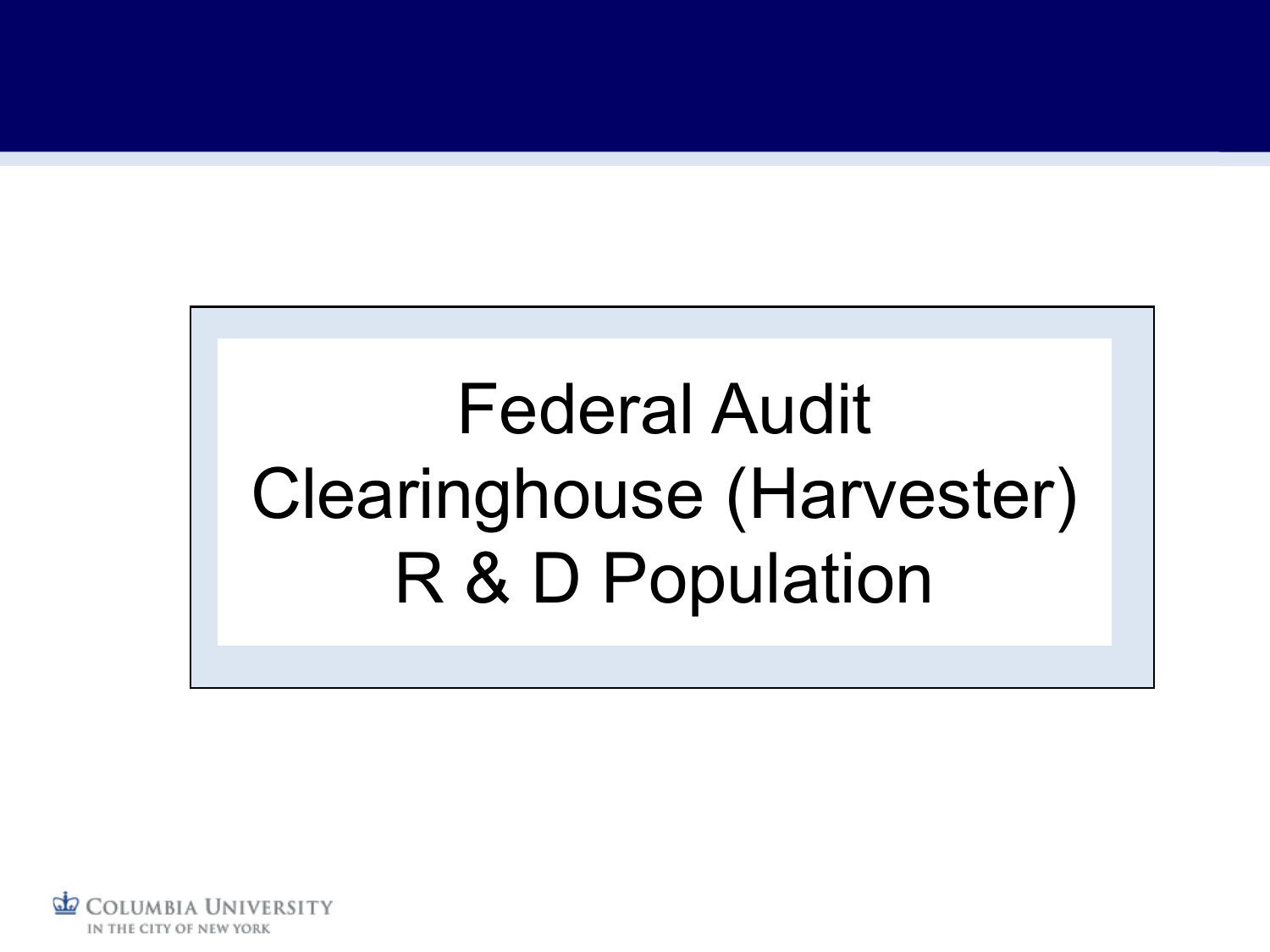### **R & D Primes**

Research and Development Federal Audit Clearinghouse participants, who pass through government funding to subrecipients.

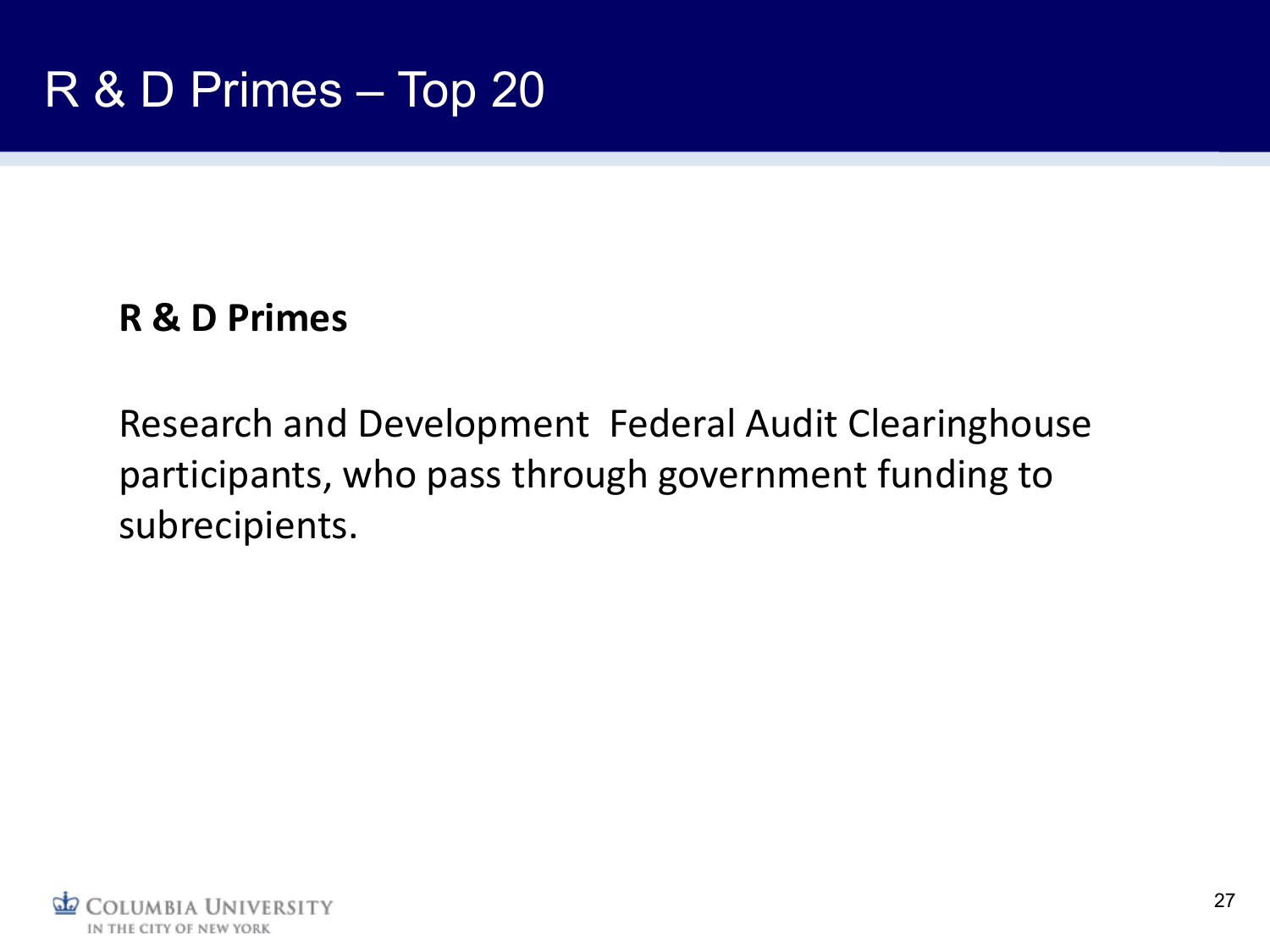#### **Top 20 Total Subrecipient Amounts for All Major Programs under**

**R&D Cluster**

(\$ Values in Millions) Data Derived From 2018 Federal Audit Clearing House

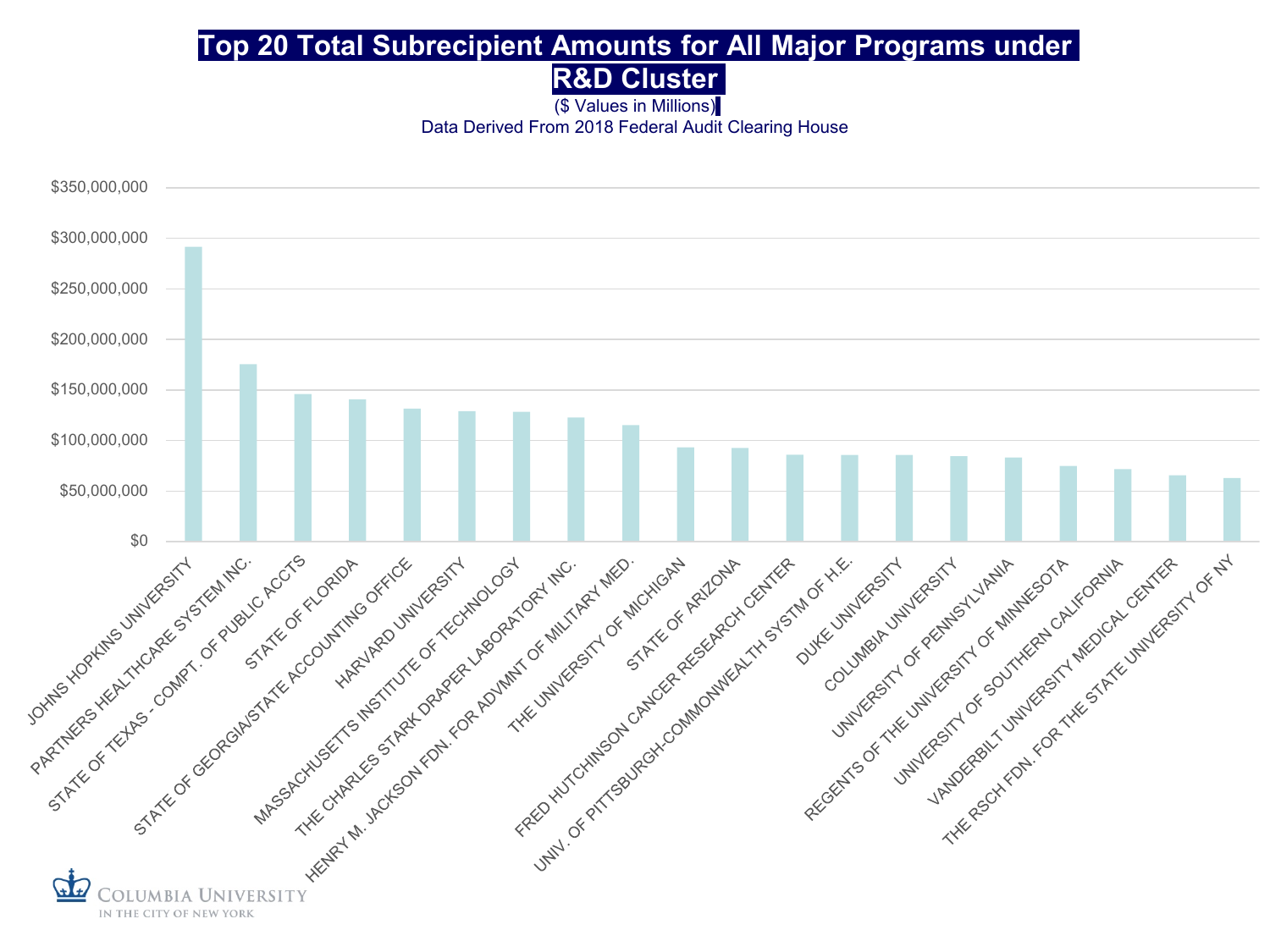#### **Top 10 Total Subrecipient Amounts for All Major Programs under**

**R&D Cluster**

(\$ Values in Millions) Data derived from 2018 Federal Audit Clearinghouse

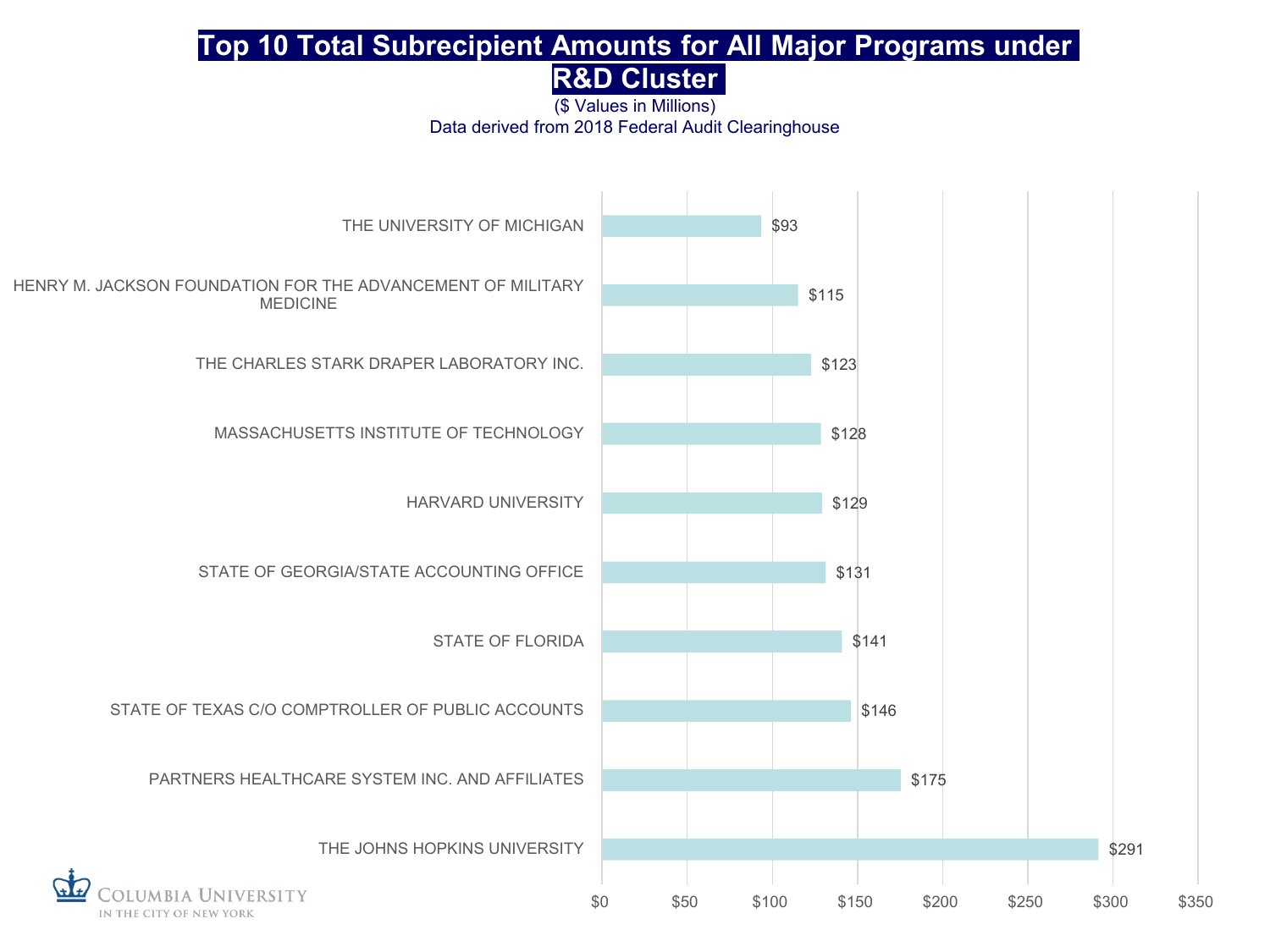### **Top 10 R & D Primes**

- 1. The Johns Hopkins University
- 2. Partners Healthcare System Inc. and Affiliates
- 3. State of Texas C/O Comptroller of Public Accounts
- 4. State of Florida
- 5. State of Georgia/State Accounting Office
- 6. Harvard University
- 7. Massachusetts Institute of Technology
- 8. The Charles Stark Draper Laboratory Inc.
- 9. Henry M. Jackson Foundation for the Advancement of Military Medicine
- 10. The University of Michigan

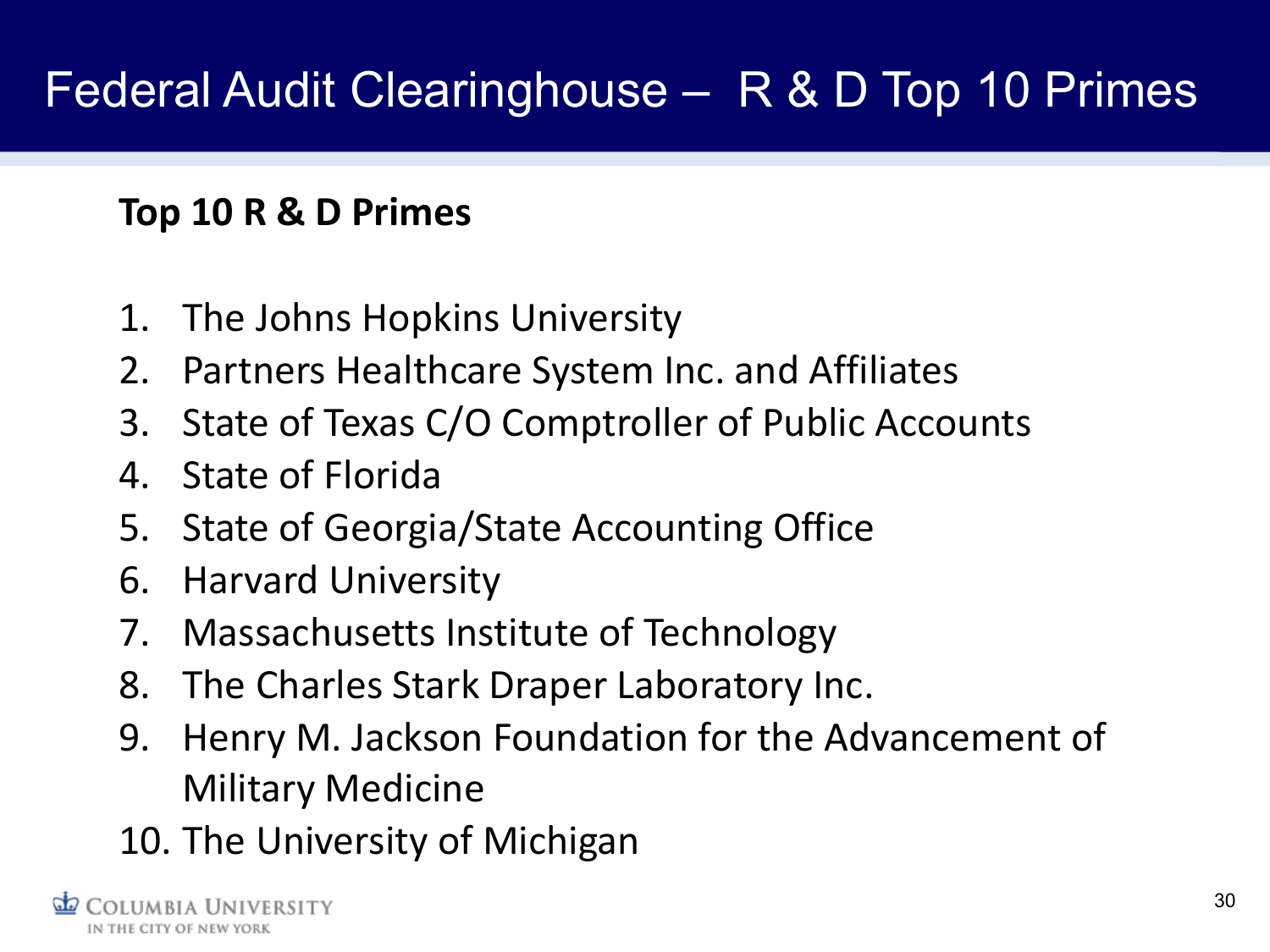### **Partnerships**

Leverage existing relationships and structure to formalize a research alliance with and maximize the research portfolio of each university.

### **Key Questions:**

- 1. What is the research mix overall?
- 2. Within each area of research areas across member universities, how many schools are represented ?
- 3. How many agencies are represented by those areas?
- 4. What is the best pitch to make to each sponsor?
- 5. What is the best sponsor type for the area of research?
	- Agency, University, Foundation, Corporation

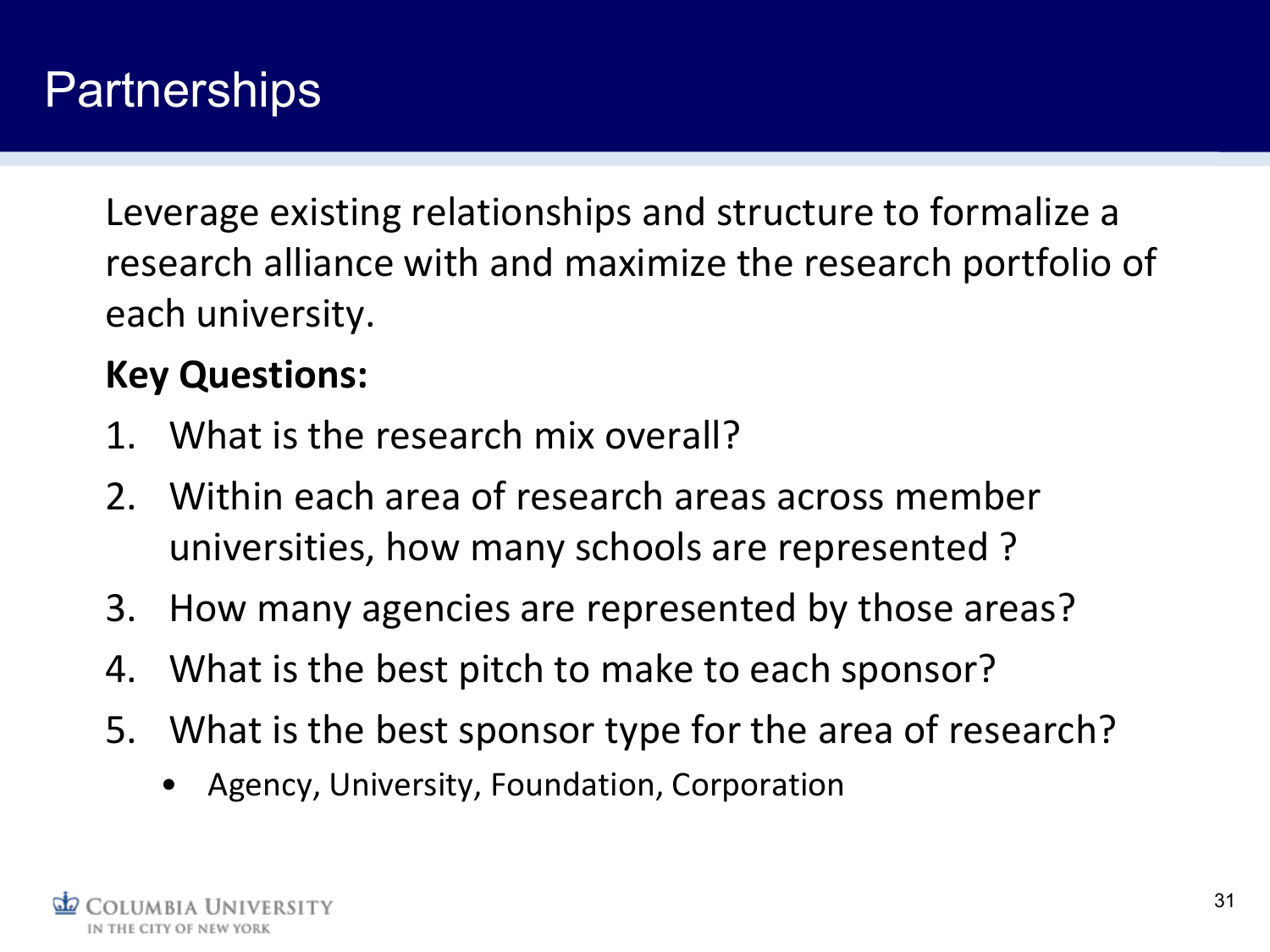# Public Resource References